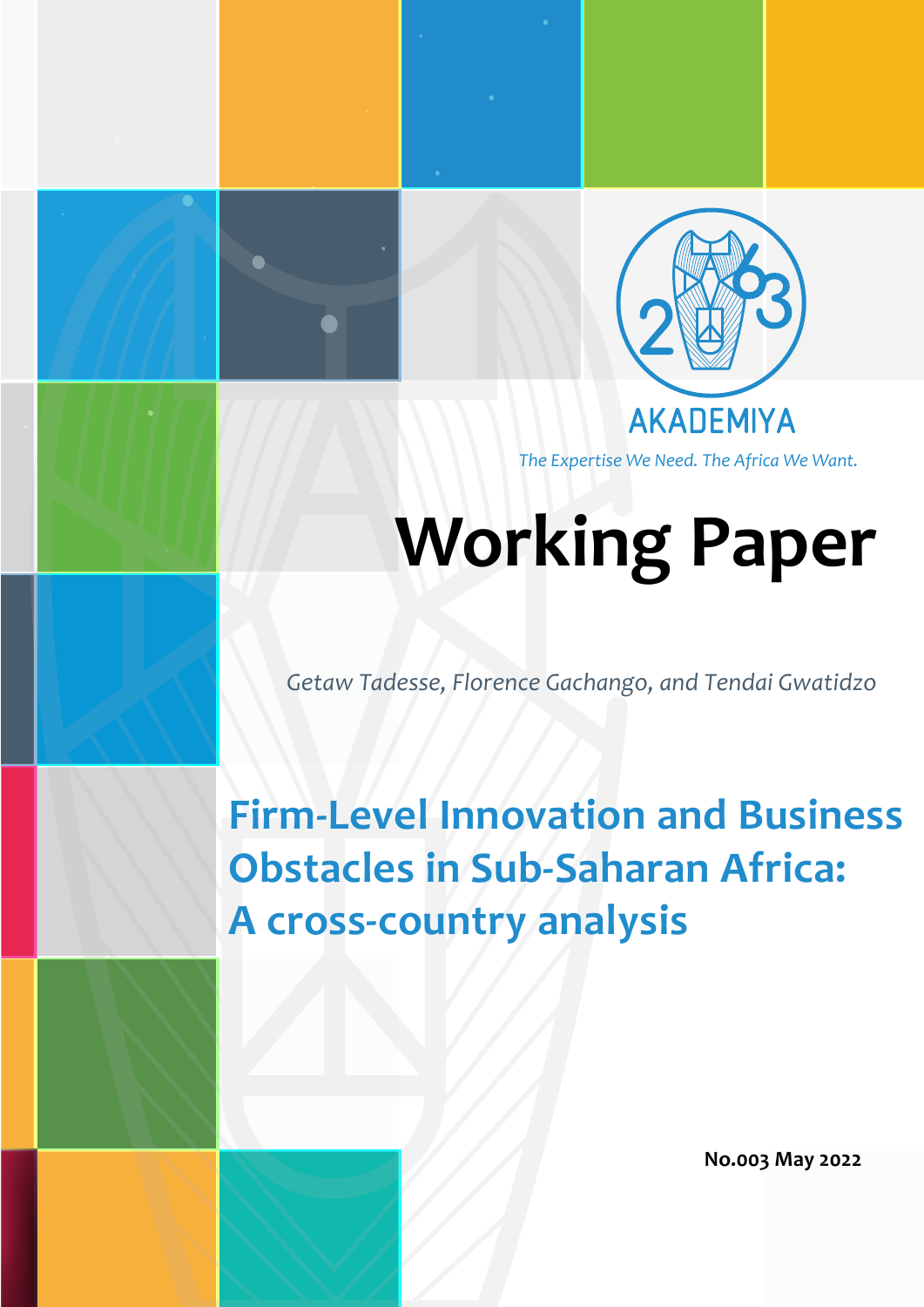# **AKADEMIYA2063 Working Paper Series (AWPS)**

AKADEMIYA2063 Working Papers are peer-reviewed publications by AKADEMIYA2063 scientists and collaborators. Published on the AKADEMIYA2063 website (open access), the AWPS aims to provide broad and timely access to significant insights and evidence from our ongoing research activities and that of our collaborators. The APWS series provides access to relevant evidence for policymakers, researchers, analysts, and broad stakeholder communities on development topics of strategic importance.

With a scope spanning African countries and regions or issues with relevance to the African context in terms of learning or replication, the AWPS encompasses a wide range of strategic and operational topics, including but not limited to agricultural growth and transformation; industrialization; economic integration; poverty reduction, food security and livelihoods; natural resource management and environmental protection; and digital agriculture.

# **About AKADEMIYA2063**

Established in 2020, AKADEMIYA2063 is an Africa-based non-profit research organization with headquarters in Kigali, Rwanda and a regional office in Dakar, Senegal.

Inspired by the ambitions of the African Union's Agenda 2063 and grounded in the recognition of the central importance of strong knowledge and evidence-based systems, the vision of AKADEMIYA2063 is an Africa with the expertise we need for the Africa we want. This expertise must be responsive to the continent's needs for data and analysis to ensure highquality policy design and execution. Inclusive, evidence-informed policymaking is key to meeting the continent's development aspirations, creating wealth, and changing livelihoods for the better.

AKADEMIYA2063's overall mission is to create, across Africa and led from its headquarters in Rwanda, state-of-the-art technical capacities to support the efforts by the Member States of the African Union to achieve the key goals of Agenda 2063 of transforming national economies to boost economic growth and prosperity. Following from its vision and mission, the main goal of AKADEMIYA2063 is to help meet Africa's needs at the continental, regional and national levels in terms of data, analytics, and mutual learning for the effective implementation of Agenda 2063 and the realization of its outcomes by a critical mass of countries. AKADEMIYA2063 strives to meet its goals through programs organized under five strategic areas—policy innovation, knowledge systems, capacity creation and deployment, operational support and data management, digital products and technology—as well as innovative partnerships and outreach activities. For more information, visit *[www.akademiya2063.org.](http://www.akademiya2063.org)*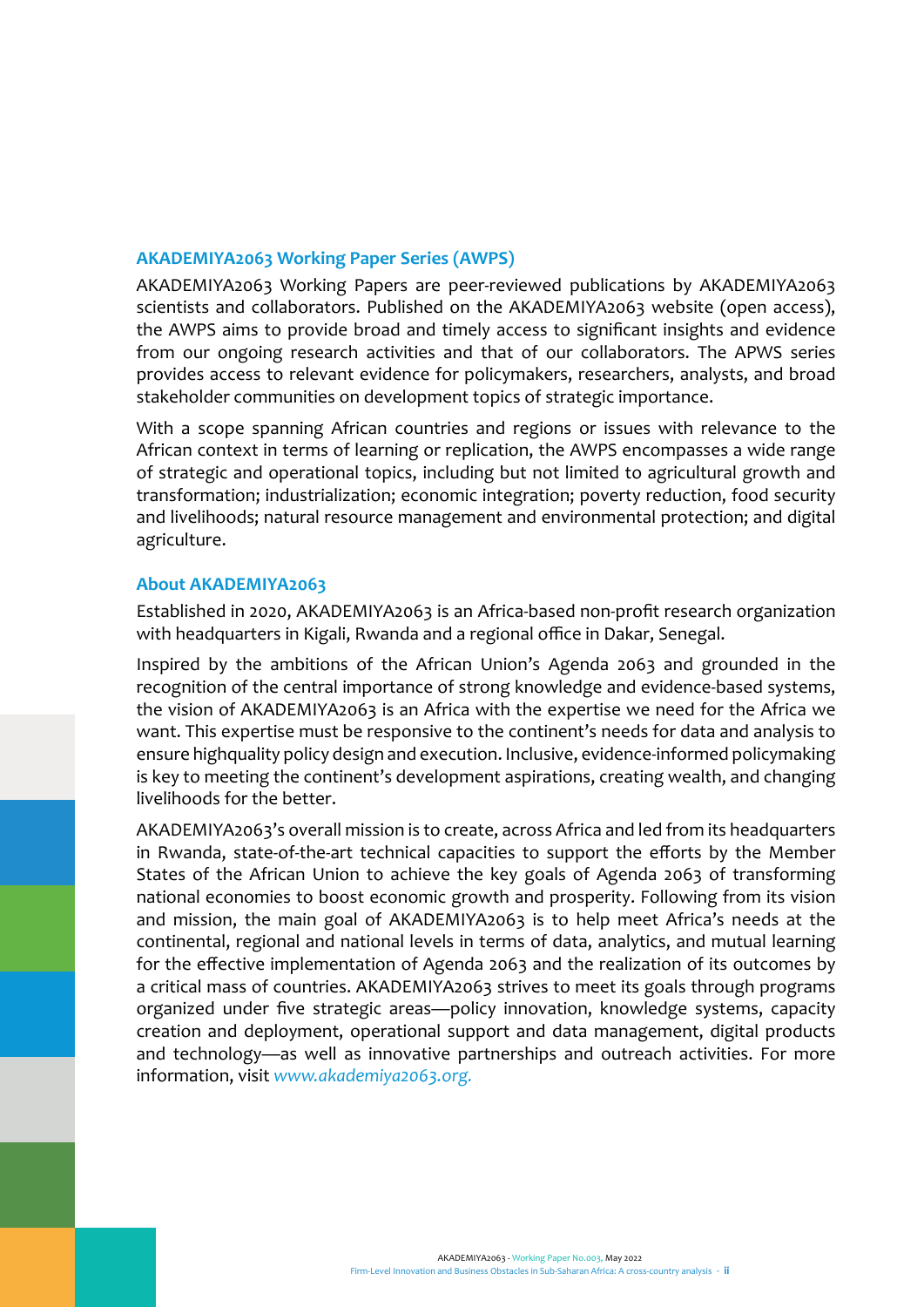AKADEMIYA2063 Working Paper **No.003, May 2022**

# Firm-Level Innovation and Business Obstacles in Sub-Saharan Africa: A cross-country analysis

Getaw Tadesse, Florence Gachango, and Tendai Gwatidzo

*AKADEMIYA2063 - Kicukiro/Niboye KK 341 St 22 I P.O. Box 1855 Kigali-Rwanda AKADEMIYA2063 | Lot N\*3 Almadies | BP 24 933 Ouakam Dakar-Senegal Email: hq-office@akademiya2063.org l www.akademiya2063.org*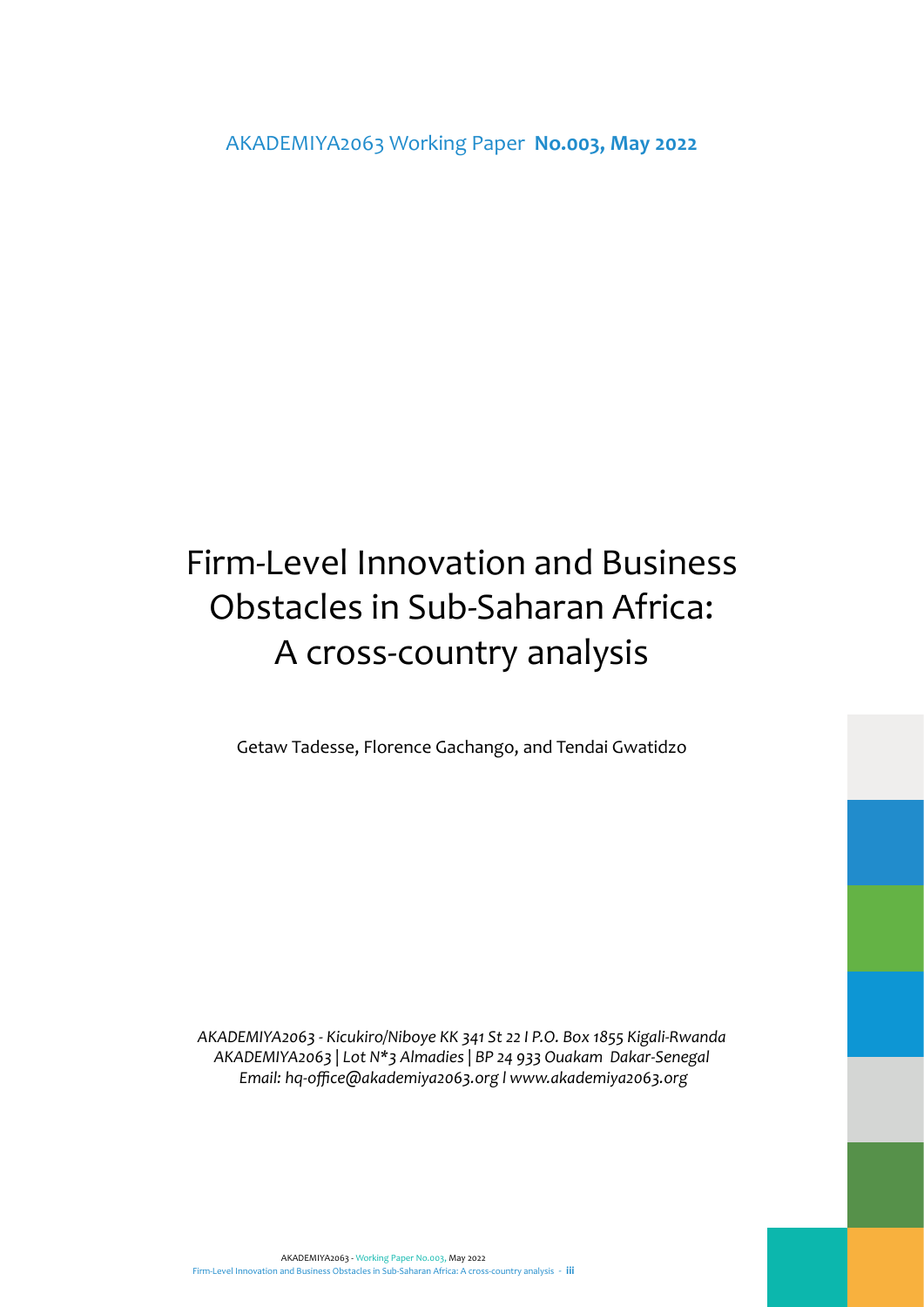# **Acknowledgments**

This study was carried out for the Program of Accompanying Research for Agricultural Innovation (PARI) as part of the cooperation between the Center for Development Research (ZEF) and AKADEMIYA2063. We are grateful to the German Federal Ministry for Economic Cooperation and Development (BMZ) for funding this work through PARI as part of the German Government's One World, No Hunger Initiative (SEWOH).

AKADEMIYA2063 is supported financially by the African Development Bank (AfDB), the German Federal Ministry for Economic Cooperation and Development (BMZ), the Bill and Melinda Gates Foundation (BMGF), and the United States Agency for International Development (USAID) Feed the Future Policy LINK program under the Cooperative Agreement 7200AA19CA00019. The views expressed in this publication do not necessarily reflect those of the funders.

Special thanks to our anonymous peer-reviewers, who provided helpful and valuable comments throughout the development of this paper.

# **Disclaimer**

The opinions expressed in this publication are those of the authors. They do not in any way reflect the opinions or views of AKADEMIYA2063.

The designations employed in these papers and the presentation of material therein do not imply the expression of any opinion whatsoever on the part of the AKADEMIYA2063 concerning the legal status of any country, area or territory, its authorities, or the delimitation of its frontiers.

# **Authors**

Getaw Tadesse is the Director of Operational Support at AKADEMIYA2063: [gtadesse@akademiya2063.org](http://perspective.usherbrooke.ca/bilan/tend/MLI/fr/SP.POP.TOTL.html). Florence Gachango is a Lecturer at Pwani University: [f.gachango@pu.ac.ke](https://www.unicef.org/mali/media/2296/file/PLAN%20D%E2%80%99ACTION%20MULTISECTORIEL%20DE%20NUTRITION%202014-2018.pdf)

Tendai Gwatidzo is an Associate Professor at the Witwatersrand University's School of Economics and Finance: [Tendai.Gwatidzo@wits.ac.za](https://www.fao.org/3/i9626fr/I9626FR.pdf)

# **Suggested Citation**

Tadesse, G., Gachango, F., and Gwatidzo, T., 2022. Firm-Level Innovation and Business Obstacles in Sub-Saharan Africa: A cross-country analysis. AKADEMIYA2063 Working Papers Series, No. 003., AKADEMIYA2063, Kigali, Rwanda. https://doi.org/10.54067/awps.003

Copyright © 2022, by AKADEMIYA2063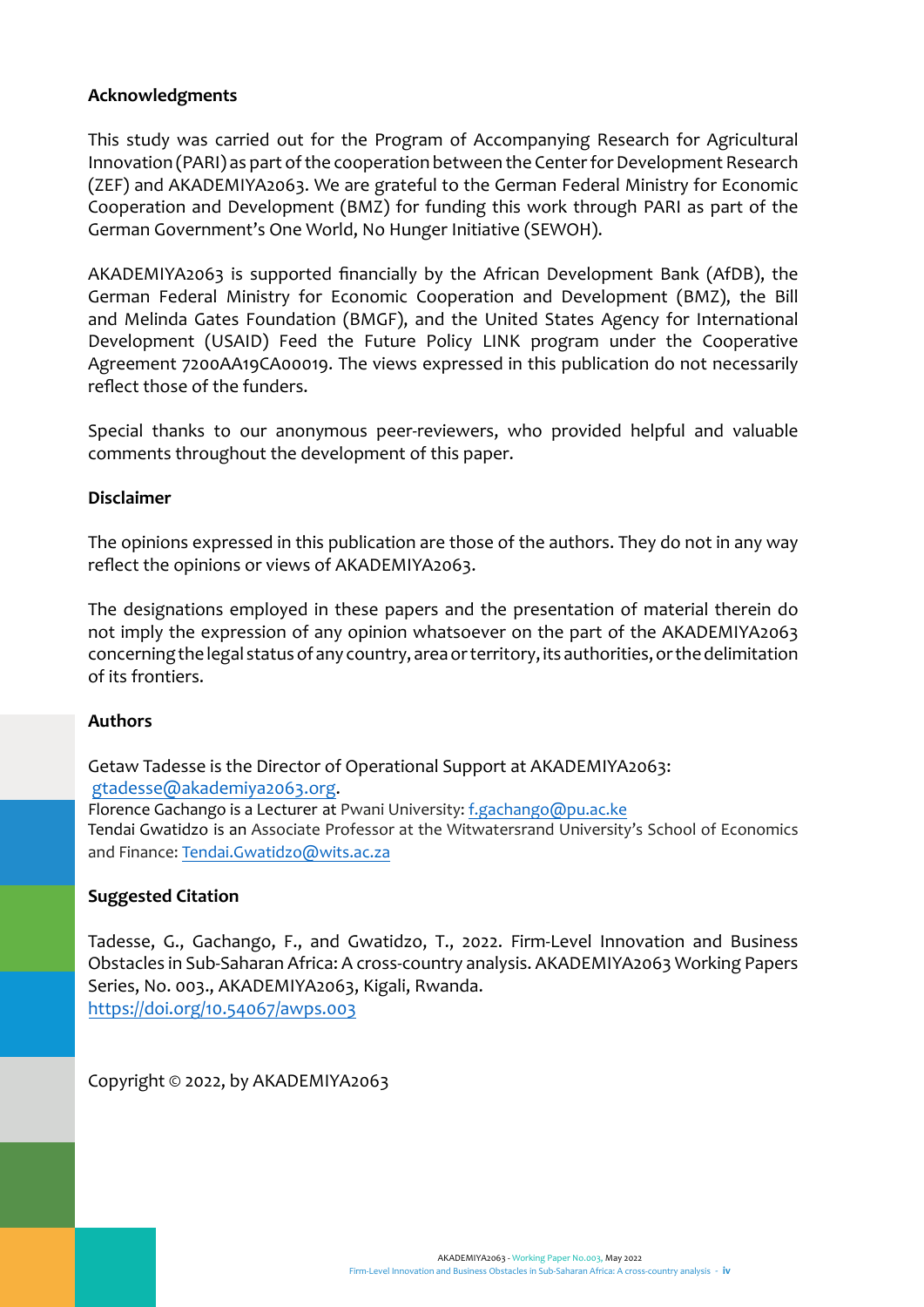# **Contents**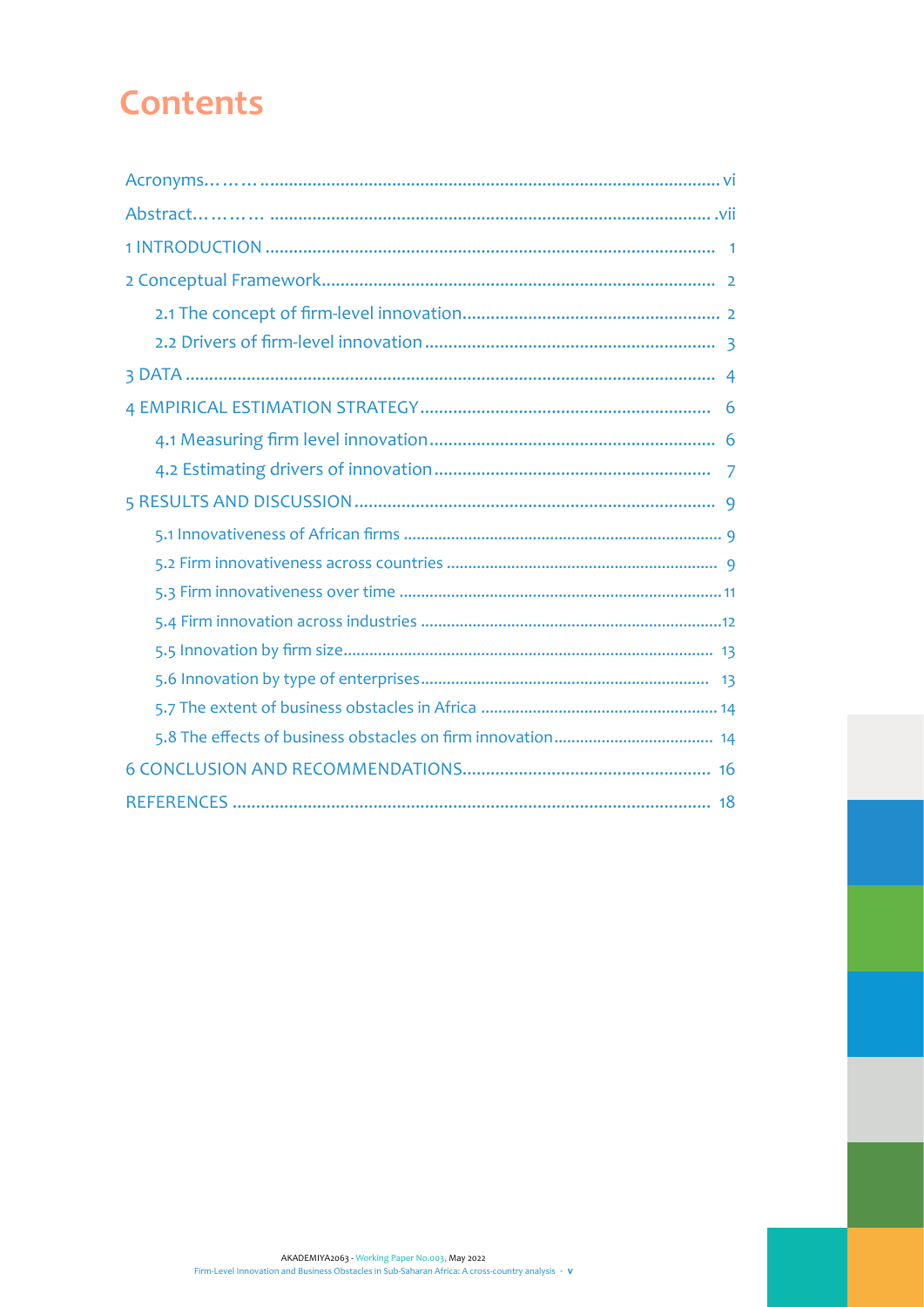# **ACRONYMS**

| GVC. | Global Value Chain              |
|------|---------------------------------|
| R&D  | Research and Development        |
| SOE. | <b>State Owned Enteprises</b>   |
| WBES | World Bank's Enterprise Surveys |
|      |                                 |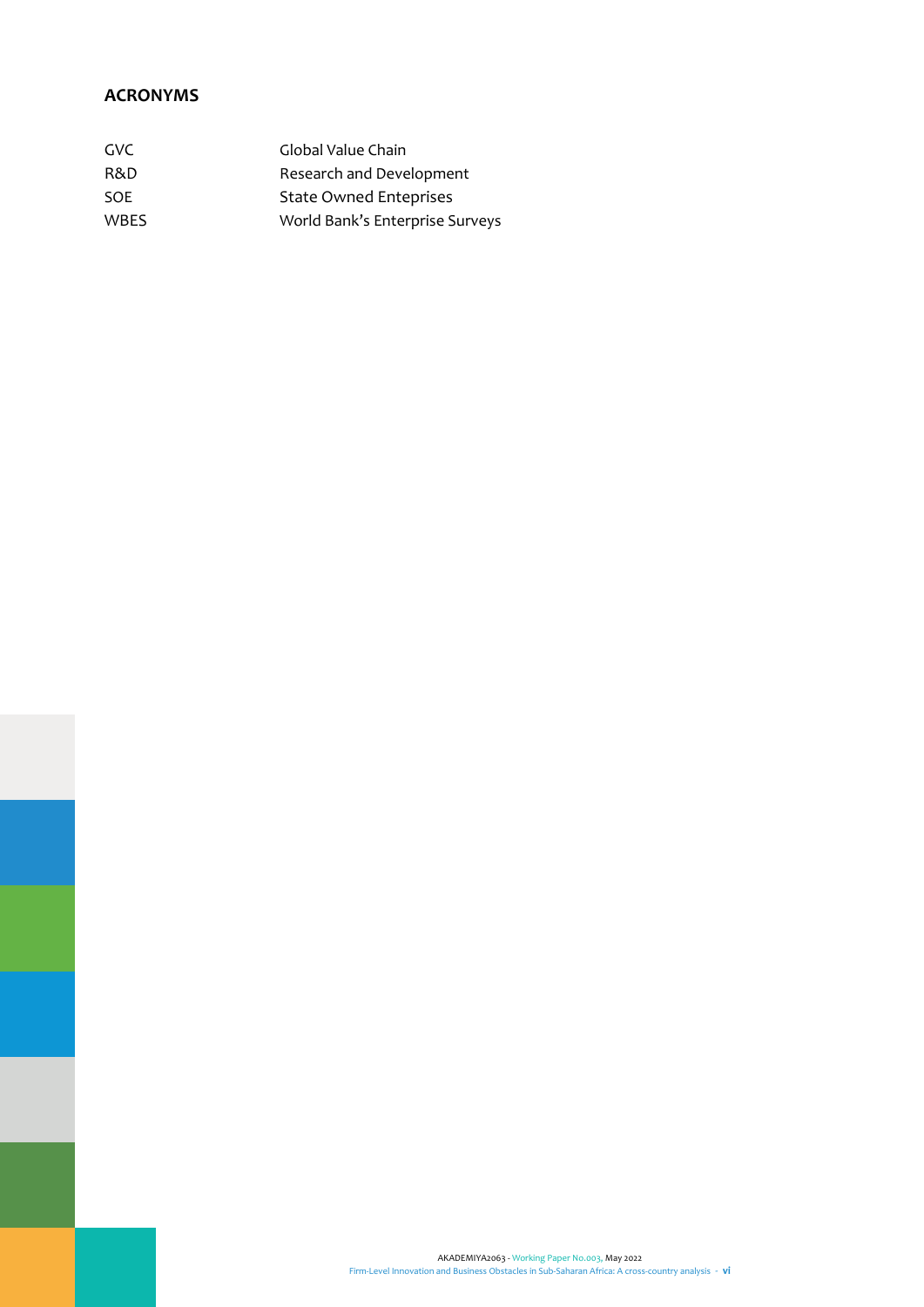# **Abstract**

This study explores the concept of firm level innovation, and how it has developed over time. It also conducts descriptive and econometric analysis on the patterns and drivers of innovations among firms of different categories from nine African countries such as Cameroon, Côte d'Ivoire, Ethiopia, Ghana, Kenya, Rwanda, Senegal, Zambia and Zimbabwe. Key emphasis is given to an approach that assesses innovation from the perspectives of intention, invention and protection resulting in six innovation indicators: Investing in Research and Development (R&D), Process Innovation, Product Innovation, Organizational Innovation, Marketing Innovation and Protection of Intellectual Property Rights. Overall, despite significant variations across the different indicators and countries, most African firms display limited levels of innovation. However, firms in Kenya, Ghana and Zimbabwe were found to be more innovative than others, with over 50% of firms in these countries engaging in at least three of the six innovation indicators. High levels of engagement by firms in R&D investments , though declining over several years, is evident across all firm types and countries. Large firms and publicly listed firms were found to be more innovative than smaller and unlisted firms. Contrary to our expectations, the econometric results suggests that firms that were affected by power outages were more likely to innovate. The same applies to those that consider access to finance as a major obstacle. These findings indicate that firms in Africa are innovating as a strategy to cope with business obstacles, rather than to enhance competitiveness.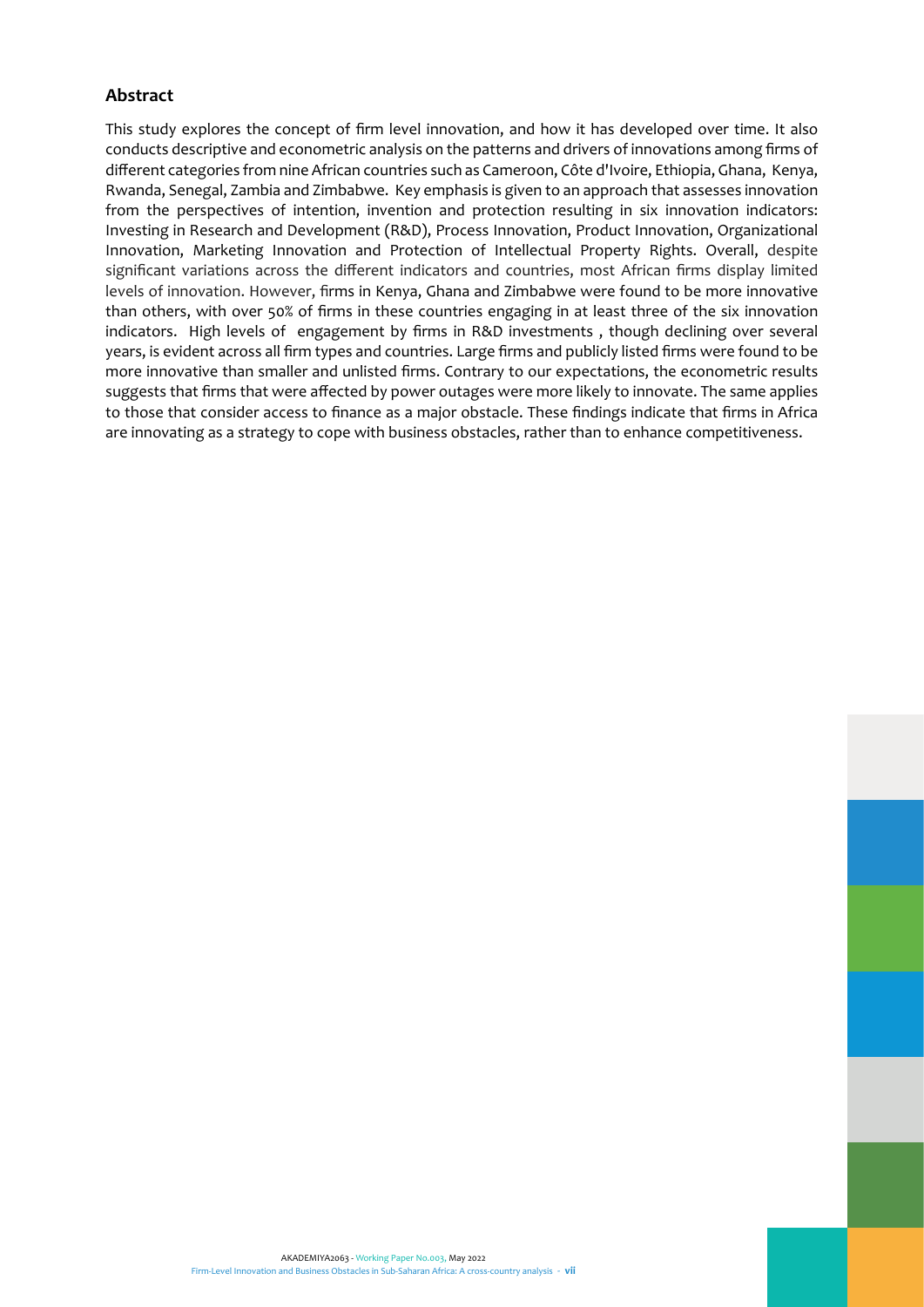# <span id="page-7-0"></span>**Firm-Level Innovation and Business Obstacles in Sub-Saharan Africa: A cross-country analysis**

Getaw Tadesse, Florence Gachango, and Tendai Gwatidzo

#### **1 INTRODUCTION**

For any given economy, innovation is important at both micro and macro levels. Indeed, innovation plays a role in explaining the differences in economic performance among countries (Fagerberg, et al, 2010). For example, Fagerberg and Verspagen (2002) found that the rapid growth of Asian economies in the 1970s and 1980s was largely due to extensive innovation in those countries. According to Bloom et al (2019), durable and sustainable productivity growth is only guaranteed in economies that expend significant resources on innovation. For African economies, extensive innovation can play a central role in enhancing their ability to catch-up with – and perhaps leapfrog – other emerging and developed economies.

At the micro level, innovation is beneficial for consumers as the returns to innovation may also accrue to them in the form of low prices and betterquality products (Simanis & Hart, 2011). Innovation can also facilitate the introduction of more products, enhancing variety (Fagerberg, 2006). At firm level, innovation outcomes are expected to affect firm performance in different ways. First, successful innovations are likely to increase firmlevel productivity by improving the capacity to transform factors of production into more and better products, and by more efficiently creating products of higher value. Second, the increase in productivity is expected to increase the marginal productivity of labor, and as a result, improve the quality of jobs, i.e., allow for more productive jobs. Third, more productive firms are expected to push less productive firms out of the market, thereby increasing the overall efficiency of the economy.

However, despite encouraging trends, most African firms still lag behind in terms of competitiveness and innovativeness. Moreover, African firms face many challenges including regulatory challenges, infrastructural problems (e.g., inefficient electricity and water supply),

credit constraints, challenges in getting business permits, problematic tax administration systems, customs and trade regulations, among others. These challenges create a difficult environment for the firms, and ultimately lead to low profitability and stifled growth.

Scholars in emerging economies, and specifically in Africa, tend to agree on the need for more empirical work to understand the patterns, trends and obstacles of firm-level innovation (Cerera, 2015). This call is based on the fact that the continent, which is further behind in the development frontier, possesses unique characteristics such as high rates of urbanization, a growing labour force, a high proportion of young people in the population structure, a growing domestic market, an expanding middle class, decreases in the severity of internal political confrontations, attenuation of inter-country armed conflicts, and the development of digital technologies (Ledeneva, et al., 2020). Maximizing this opportunity, however, can only be guided by the availability of consistent and comprehensive evidence on the extent of innovation in the continent and the identification of prevailing challenges to innovation.

This study therefore seeks to investigate the patterns and drivers of innovation in selected African countries using the World Bank Enterprise Surveys. More specifically, it uses a sample of firms from nine African countries and a mixed methods approach (a conceptual analysis followed by a less rigorous empirical proof) to achieve its objectives. The study describes innovation patterns across countries, industries, time and type of firm. The study intends to establish the extent of firmlevel innovation in Africa, when using a broader definition of innovation that takes into account the probability of firms' innovativeness (product, process, marketing and organizational), intention or desire to innovate (directing and using investments in R&D) and protection of intellectual property rights.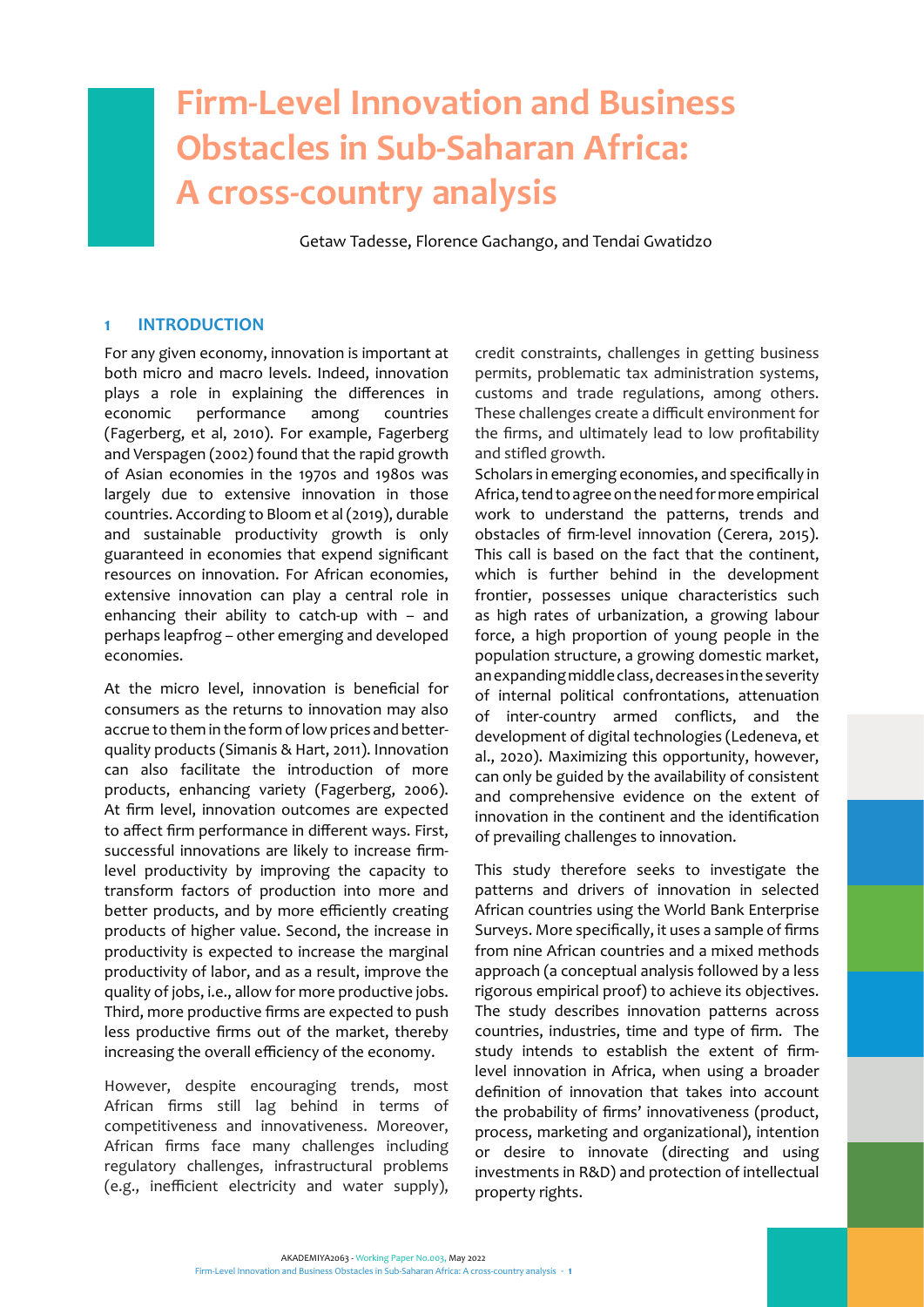<span id="page-8-0"></span>In terms of innovation drivers, it specifically seeks to investigate whether the business environment obstacles (in the form of access to energy, finance and markets) affect the level of innovative activity within firms. This is important given the argument by Fagerberg (2006, pp. 19) who states that, "…a firm does not innovate in isolation, but depends on extensive interaction with its environment". If African firms find themselves in a difficult environment, to what extent does this affect their ability to innovate? How do they cope with or address these business environment challenges?

The rest of this paper is organized as follows: the next section explores contemporary understandings of the concept of firm-level innovation and its drivers. This is then followed by the data section which describes the sources and coverage of the data used to measure firm-level innovation and its drivers. The empirical estimation strategy section introduces the indicators used to measure innovation and methods used to estimate the effects of business obstacles on firm-level innovation. This is then followed, by the results and discussion sections, which presents the econometric results as well as the patterns of innovation. The conclusion summarizes major findings and provides strategic options for improving innovation among African firms.

# **2 Conceptual Framework**

This section presents a synthesis of the existing literature on: 1) the concept of firm-level innovation from both the narrow and broad perspectives, and 2) the drivers of firm-level innovation.

#### **2.1 The concept of firm-level innovation**

 Scholars generally agree on the ability of firm level innovation to boost individual firm's productivity and competitiveness as well as promote general economic growth. This is despite the dynamics around the concept whose meaning has evolved considerably over the years (Hussen & Çokgezen 2020; Younas & Rehman 2020, González et al, 2016, Dohnert et al, 2017; Regasa et al 2020). There is general agreement that in the past, both the definition and measure of the term were quite narrow (Trigo, 2013; O'Brien, 2016; Husssen & Cokgezen 2020). For years, policy and academic research on firm level innovation narrowly focused on R&D driven modes of innovation (Trigo, 2013), and were also biased towards high-capability technological innovations (O'Brien, 2016). This approach not only overlooked non-technological innovations and the role played by non-R&D activities in innovative outcomes, but it also limited the understanding of innovative performance,

especially among firms in the low-technology sectors (Trigo, 2013; O'Brien, 2016).

According to O'Brien (2016), the bias towards high-capability technological innovation undermines other potentially significant impacts that could arise from low-capability innovations like novel products or processes, as well as those from organizational or marketing innovations. Furthermore, this narrow conceptualization limited research on firm level innovation to mostly the developed world (Husssen & Cokgezen 2019; Younas & Rehman 2020). Since innovation was largely understood as the introduction of a new product and was measured by the amount of R&D expenditure, the initial research on firm level innovation primarily focused on the countries which had significant financial resources to direct towards R&D activities. However as pointed out by Younas & Rehman (2020), the technological advances of firms in most developing countries fall outside these formal R&D models.

In recent years however, there has been a shift away from this narrow conceptualization to a broader perspective which emphasizes the importance of other initiatives beyond R&D through which firms achieve innovation (González et al, 2016, Trigo, 2013; Husssen & Cokgezen 2020). This shift has been deemed significant especially when assessing firm level innovation in developing countries where imitation of pre–existing products and processes are vital for innovation and growth (Husssen & Cokgezen 2020). Over time therefore, the conceptualization of firm level innovation has expanded and now captures the importance of imitation in these countries, representing innovations which could be new to a firm but not necessarily new in the market.

Furthermore, contrary to past perceptions that associated firm level innovation with the manufacturing sector, current scholarship also acknowledges that innovation occurs across many industries beyond manufacturing (O'Brien, 2016; Trigo, 2013). During the last decade, this perspective has for example highlighted the importance of understanding innovation in services due to the substantial growth of this sector (Trigo, 2013).

Additionally, the broadened understanding of firmlevel innovation has also shifted from its narrow focus on only product innovation to include other types of innovation such as processes, marketing and organizational methods (Hussen & Çokgezen 2020). This expansion has also made it possible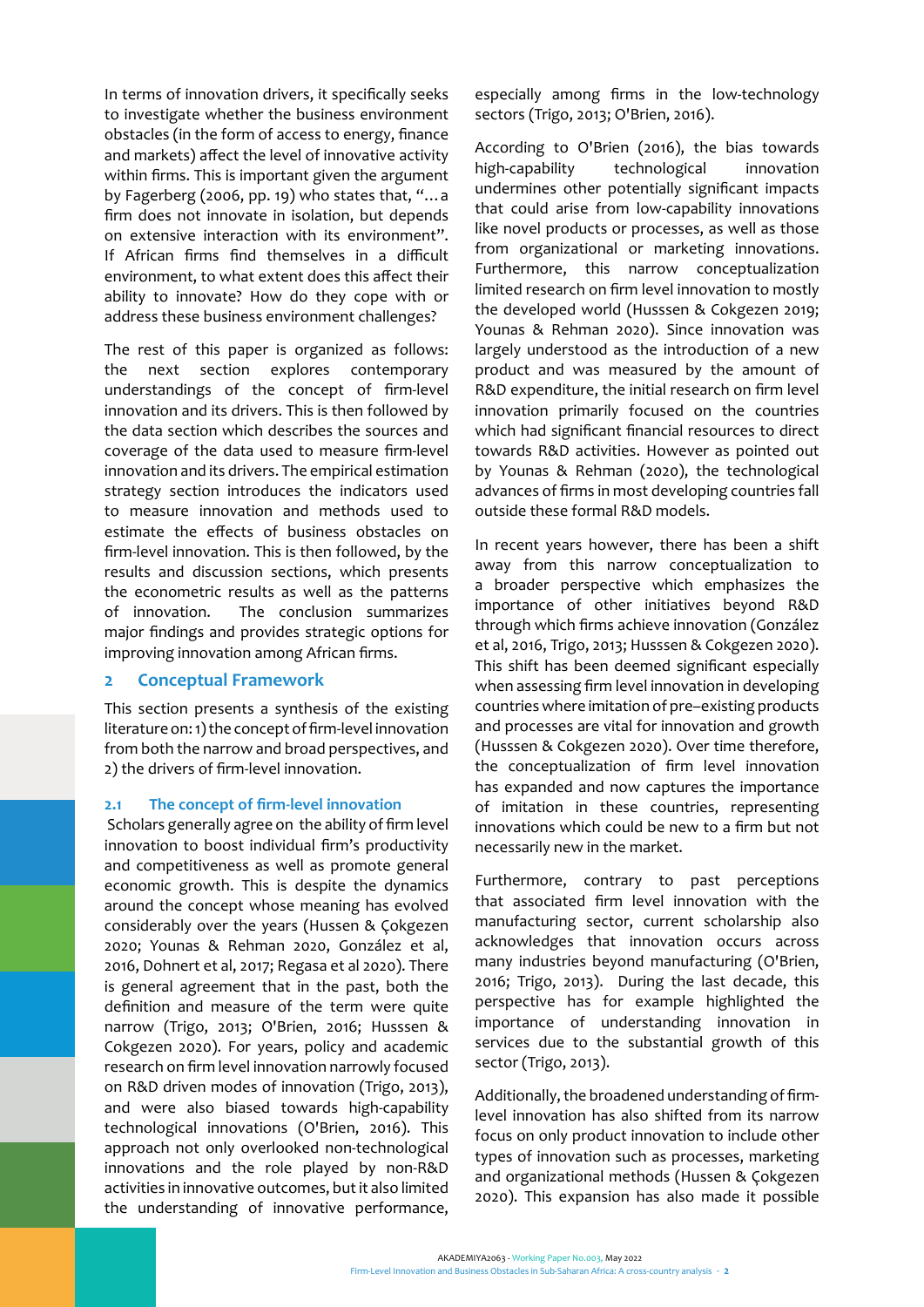<span id="page-9-0"></span>to extend firm level innovation research to developing countries.

Given the varied perspectives on the concept of innovation, it is evident that distinctions should be made on how the concept applies to economies at different levels of growth and development. As developed countries and emerging economies are at the edge or close to the edge of the technology frontier, innovation in these contexts would mainly be radical, resulting in innovation outputs that are new to international markets. For developing countries which are often affected by resource constraints, innovation should be viewed from an incremental basis since firms in such economies lean more towards adoption, adaptation, or imitation of existing innovations (Fagerberg et al., 2010). Faced with limited resources, firms in these countries need to make efficient decisions in their innovation processes, especially around the allocation of available resources. This process is critical as deployment of innovation inputs and choice of innovation activities play a vital role in determining the innovation outcomes of the firm (Cirera, 2015). The current study focuses on innovation in the context of developing countries and therefore emphasizes the concepts of incremental innovation as well as the need to incorporate innovation inputs as a key element in measuring firm-level innovation.

#### **2.2 Drivers of firm-level innovation**

Traditionally, literature on the drivers of firm level innovation mainly focused on firms' characteristics (Hussen & Çokgezen 2020; Regasa et al 2020). Consequently, firm size has been considered to be one of the most important drivers of innovation at this level. According to Hussen & Çokgezen (2019), larger firms are regarded as more innovative compared to their smaller counterparts as they benefit from economies of scale. Similarly, it has been assumed that with an increase in firm size, there is a greater tendency to finance R&D and other complementary activities whose trickledown effects are an increase in the innovative performance of a firm. Critics have however pointed out that although this may be true in some cases, smaller firms may be more efficient than large firms due to their higher levels of flexibility and reduced bureaucracy among other factors (ibid).

A firm's age is another factor that has been argued to drive firm level innovation. Firms are thought to develop their experience, knowledge and entrepreneurial flexibility over time and this should propel them to take risks and make decisions to innovate (Hussen & Çokgezen, 2020). This is particularly evident in the case of incremental innovation. Some studies, however, argue that younger firms tend to be more innovative as they enter the market with new technologies and engage in exploratory R&D, often resulting in radical innovations (Akcigit & Kerr, 2018).

For a long time also, the ownership structure of a firm has been considered a driving force for firm level innovation (Lööf, 2009). While some scholars believe that it is easier for governmentowned firms to engage in innovative activities due to their access to resources, others argue that the lack of incentives among managers in these firms could prevent them from engaging in innovative activities.

In the recent past, there has been a shift in the conceptualization of the determinants of firm level innovations which focus beyond firm characteristics. Current literature on firm level innovation emphasizes the need to also focus on the environment within which the firm is operating. These external factors arguably determine firm level innovations especially in the context of developing countries (Dohnert et al, 2017, Hussen & Çokgezen 2020; Regasa et al 2020). Key among these factors is the access to finance. There is a general consensus among researchers that access to finance is important for funding innovation (ibid). According to these studies, access to finance influences not just the decision to innovate but also the ability to sustainably pay for the innovation activities.

Additionally, current debates have identified market structure as a driver of firm level innovations (Hussen & Çokgezen 2020). Firm level innovations may be determined by the structure of the market from which the firm acquires its inputs and to which it sells its outputs (ibid). Specifically, the level and type of competition is highlighted as an important factor when assessing the role of market structure in driving firm-level innovation.

Furthermore, the role played by the institutional structure of the economy - both formal and informal - is also noted as yet another driver of firm level innovations (Hussen & Çokgezen , 2020, Barasa et al , 2016). According to these scholars, such structures influence both the internal and external factors affecting innovations, and consequently, influence firms' decisions to engage in innovative activities. It is therefore more likely for a firm surrounded by supportive institutional structures to invest in R&D, access finance easily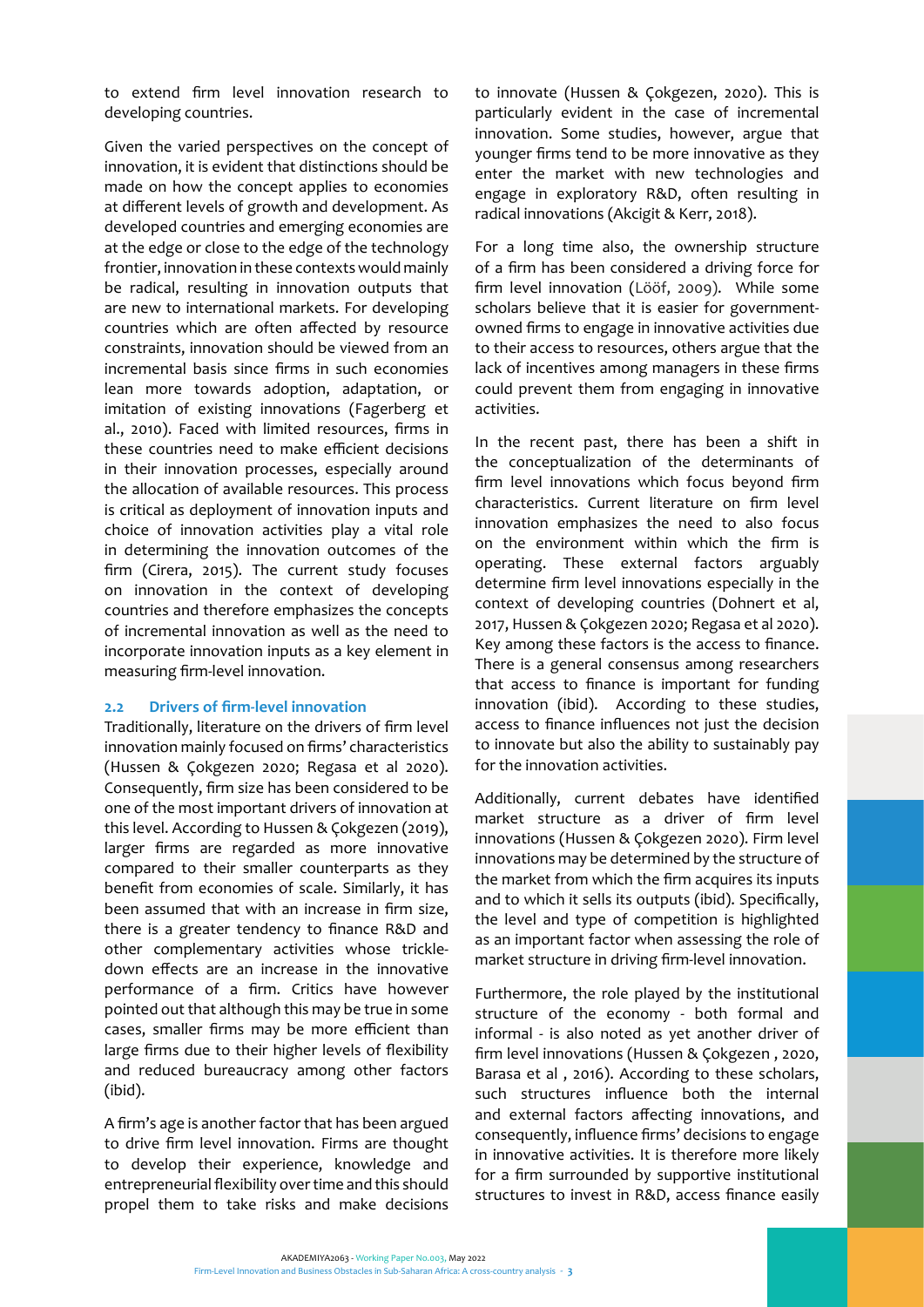<span id="page-10-0"></span>and enhance their human capital through training as opposed to one which lacks such structures.

Contemporary scholarship also identifies human capital as a key driver of firm level innovation (González et al, 2016; Dohnert et al 2017; Mohan, Strobl & Watson, 2018; Khatiwada & Arao, 2020). The relevance of human capital endowment is emphasized even in cases where a firm is engaged in imitating or implementing technologies and products that already exist elsewhere (Khatiwada & Arao, 2020). The acquisition of human capital is usually through formal education, within-firm training and the development of experience among workers in the firm. The study by González et al (2016), for example, shows that simultaneously engaging in R&D and worker training significantly increases the likelihood for innovation. Similarly, Dohnert et al (2017) highlight the importance of human capital in driving innovation in their study which shows that an increase in the proportion of skilled workers increases the likelihood of both process and product innovation.

Firm openness which addresses how firms engage with different sources of information and knowledge on innovation has also been identified as a determinant of firms' innovativeness. Indicators such as the importing of inputs, exporting outputs, competition and foreign ownership of firms are used to measure the openness of the firm. Empirical studies on the influence of openness on firm innovation show varied results with some demonstrating a positive relationship while others indicate a negative relationship (Almeida & Fernandes, 2008; Ayalew et al., 2019).

#### **3 DATA**

The data for this study is extracted from the World Bank's Enterprise Surveys (WBES, 2020). The Enterprise Surveys are a standardized and globally comparable database, providing establishmentlevel data that is representative of the nonagricultural production, private sector economy. As such, they cover clearly defined economic sectors in manufacturing and services, following a stratified survey design and can be interpreted using survey weights to account for the varied probability of selection of each establishment. The surveys provide a widely comparable data source for most developing economies and constitute the best approximation for aggregate employment dynamics.

The WBES collects a vast array of qualitative and quantitative data through interviews with

firm managers and other relevant stakeholders concerning the performance of the firm and the business environment. The survey questions cover a variety of factors including infrastructure, trade, finance, regulations, taxes and business licensing, corruption, crime and informality, innovation, labor, and perceptions about obstacles to doing business.

A stratified sampling methodology is employed in the Enterprise Survey. Three levels of stratification are used: sector of activity (industry), firm size and region. To limit the survey to only firms in the formal sector, however, the sample frame includes only firms with at least 5 employees. Firms with 5 to 19 employees are categorized as small, while those with 20 to 99 employees are medium and those with at least 100 employees are classified as large. The locations or regions selected for the survey in each country are usually the main urban centers, where most of the non-agricultural activity is concentrated.

This study utilizes Enterprise Survey data from nine Sub-Saharan Africa countries representing Eastern, Southern, and Western Africa respectively. Ethiopia, Kenya and Rwanda represent Eastern Africa, Zambia and Zimbabwe stand in for Southern Africa while Cameroon, Côte d'Ivoire, Ghana and Senegal represent West Africa. The countries were purposively sampled to represent the four regions of Sub-Saharan Africa. The survey data cuts across different phases between 2006 and 2019. The intervals between phases differ between and within countries, with some countries having longer survey intervals than others, and crucially, some phases being shorter than others within the same country. Given the varied nature of the countries' panels, an overall pseudo-panel dataset comprising of 11,085 firms from 9 countries is constructed (Table 1). Though the data is a pseudo-panel, we used it as a pooled crosssectional dataset as the number of observations varies greatly across years and countries. More importantly, some of the variables are not uniform across years and countries. Thus, the number of observations used for actual estimation varies greatly across the type of analysis. For the descriptive analysis section, a more inclusive and larger number of observations is used. But for the econometric section, fewer observations are used due to missing values for some of the dependent and independent variables. A clean and full dataset for econometric analysis was obtained for only 5,500 firms out of the 11,085 total number of firms.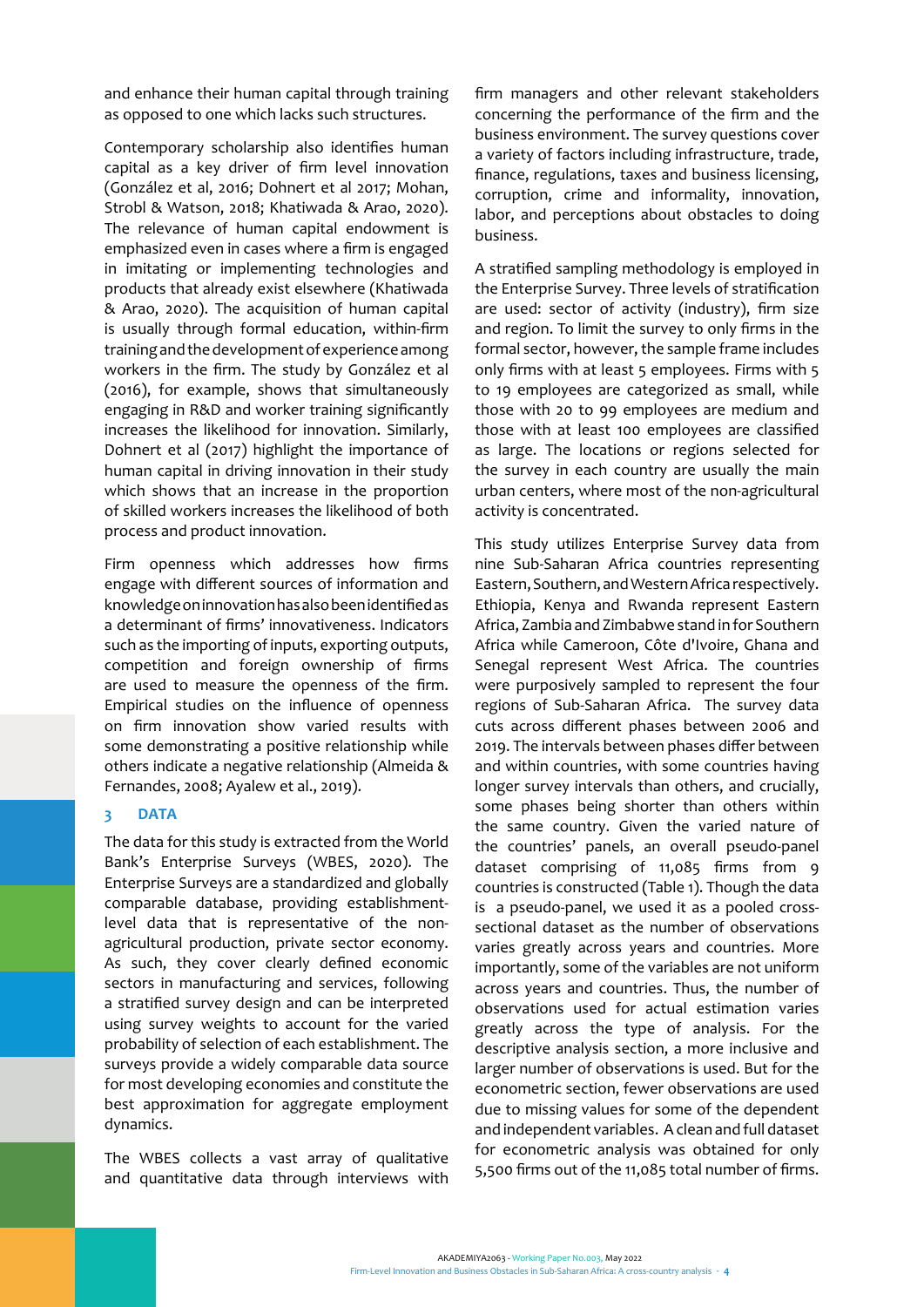# *Table 1: List of countries by survey year*

| Country       | Year of WBES* data collection | No. of firms          |
|---------------|-------------------------------|-----------------------|
| Cameroon      | 2006, 2009, 2016              | 856 (153, 359, 344)   |
| Côte d'Ivoire | 2009, 2016                    | 877 (524, 353)        |
| Ethiopia      | 2011, 2015                    | 1,482 (634, 848)      |
| Ghana         | 2007, 2013                    | 1,205 (494, 711)      |
| Kenya         | 20017, 2013, 2018             | 2,405 (656, 757, 992) |
| Rwanda        | 2006, 2011, 2019              | 811 (212, 239, 360)   |
| Senegal       | 2007, 2014                    | 1,083(506,577)        |
| Zambia        | 2007, 2013                    | 1,196 (483, 713)      |
| Zimbabwe      | 2011, 2016                    | 1,170 (583, 587)      |
| Total         |                               | 11,085                |

**Source:** Authors' estimation based on WBES (2020). The numbers in the brackets include the number of sample firms in each year and the number ouside of the bracket is the total number of samples.

The distribution of firms by size in each of the survey countries is presented in Table 2. The sample covers a wide range of industries, which were stratified into seven categories as illustrated in [Table 3](#page-11-0).

| Country/Firm size | Small | Medium | Large | Total  |
|-------------------|-------|--------|-------|--------|
| Ghana             | 834   | 281    | 90    | 1,205  |
| Ethiopia          | 717   | 455    | 310   | 1482   |
| Cameroon          | 459   | 242    | 155   | 856    |
| Rwanda            | 461   | 254    | 96    | 811    |
| Zambia            | 733   | 347    | 116   | 1,196  |
| Senegal           | 825   | 188    | 70    | 1,083  |
| Côte d'Ivoire     | 551   | 230    | 96    | 877    |
| Kenya             | 1,044 | 847    | 514   | 2,405  |
| Zimbabwe          | 558   | 375    | 237   | 1,170  |
| Total             | 6,182 | 3,219  | 1,684 | 11,085 |

# <span id="page-11-0"></span>*Table 2: Firm distribution by size and country*

**Source:** Authors' estimation based on WBES (2020)

# *Table 3: Firm distribution by size and industrySource: Authors' estimation based on WBES (2020)*

| Industry                         | Firm size |        |       |        |
|----------------------------------|-----------|--------|-------|--------|
|                                  | Small     | Medium | Large | Total  |
| Food processing                  | 649       | 507    | 369   | 1,525  |
| Non-food manufacturing           | 1832      | 1,238  | 793   | 3,863  |
| Construction                     | 159       | 128    | 78    | 365    |
| Trade (retail and wholesale)     | 2,061     | 655    | 163   | 2,879  |
| Transport & Communication        | 207       | 142    | 122   | 472    |
| Hospitality (hotel, restaurants) | 696       | 369    | 95    | 1160   |
| Other services including IT      | 586       | 175    | 60    | 821    |
| Total                            | 6,190     | 3,214  | 1,680 | 11,085 |

**Source:** Authors' estimation based on WBES (2020)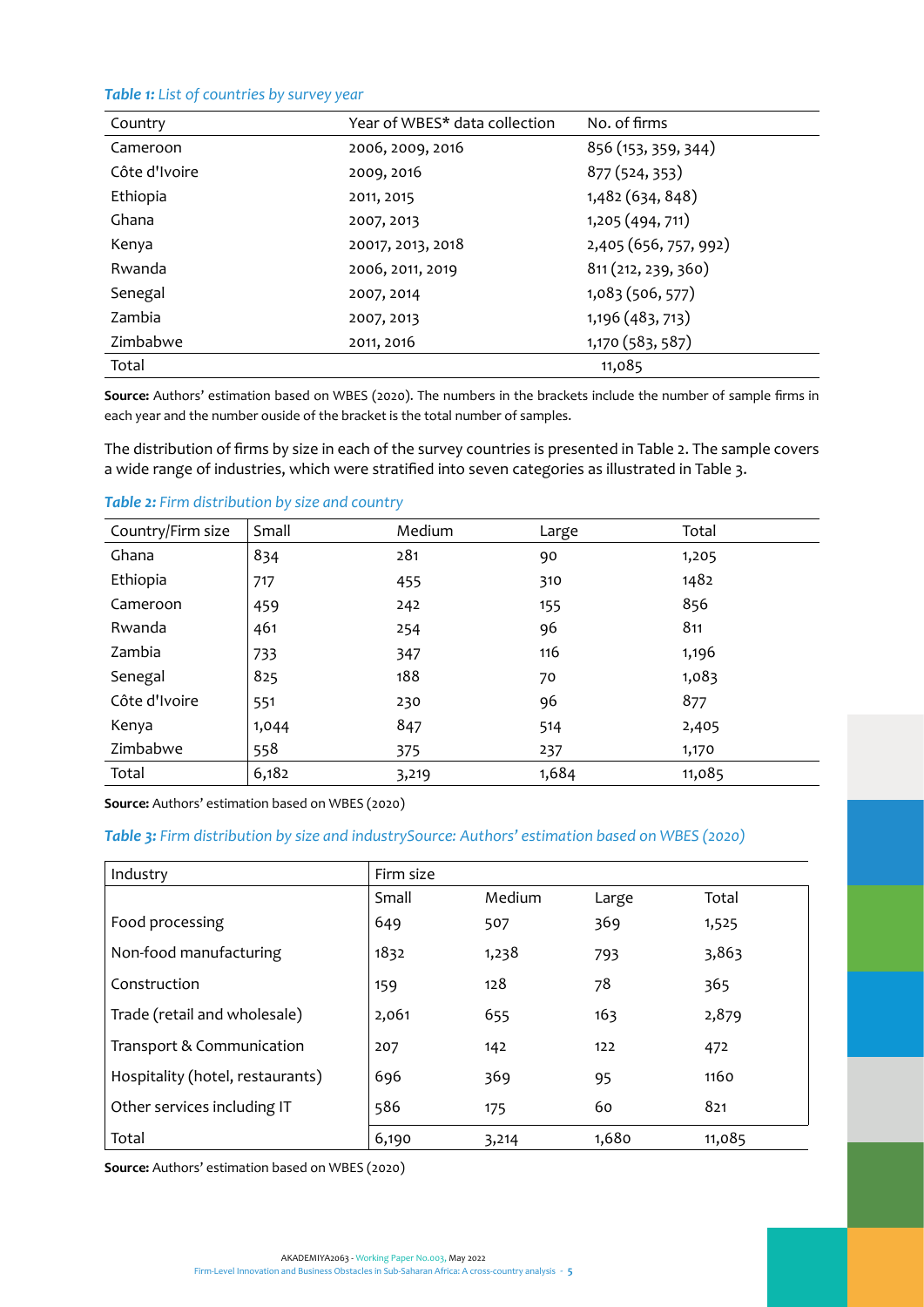<span id="page-12-0"></span>The firms are further grouped into age categories based on the time of the survey. An individual firms' age is calculated by subtracting the variable 'the year a firm began operations' from the survey year. For firms with no data on 'when operations began' but with data on 'when the firm was formally registered',

their age is calculated based on the latter information. The study adopts three age-categories: Start-ups (≤ 5 years), Emerging stage (6 -15 years), and Maturity stage (> 15 years). Distribution of sample firms by age and country is shown in Table 4.

| Country       | <b>Age Category</b> |                       |                     |              |
|---------------|---------------------|-----------------------|---------------------|--------------|
|               | Start-up firms      | <b>Emerging firms</b> | <b>Mature firms</b> | <b>Total</b> |
| Ghana         | 224                 | 576                   | 405                 | 1,205        |
| Ethiopia      | 371                 | 718                   | 393                 | 1,482        |
| Cameroon      | 94                  | 331                   | 430                 | 856          |
| Rwanda        | 282                 | 350                   | 179                 | 811          |
| Zambia        | 258                 | 576                   | 362                 | 1,196        |
| Senegal       | 213                 | 513                   | 357                 | 1,083        |
| Côte d'Ivoire | 262                 | 350                   | 265                 | 877          |
| Kenya         | 367                 | 800                   | 1,238               | 2,405        |
| Zimbabwe      | 118                 | 217                   | 835                 | 1,170        |
| <b>Total</b>  | 2,189               | 4,431                 | 4,464               | 11,085       |

*Table 4: Distribution of firms by age-category in each countryEMPIRICAL ESTIMATION STRATEGY* 

**Source:** Authors' estimation based on WBES (2020)

#### **4 EMPIRICAL ESTIMATION STRATEGY**

#### **4.1 Measuring firm level innovation**

To analyze the patterns and trends of firm innovations, the study generates six innovation indicators based on firms' intention (innovation inputs), invention and protection of innovations (Table 5). The four types of inventions such as product, process, organizational and marketing innovations are intertwined with one intention indicator such as investment in R&D, and protection of intellectual property rights.

The first indicator represents the firm's intention to innovate as evidenced by the firm's engagement in innovative activities by employing inputs and knowledge for innovation. These activities are broadly categorized as: R&D source and expenditure; capacity building of human resources; purchase or licensing of inventions and other knowledge forms; and application of patents, trademarks and other intellectual property (Cirera 2015). Key innovative activities in the data are captured using a number of questions enquiring about the firm's response to questions related to the soft or intangible R&D inputs. However, the study also makes the assumption that acquisition of tangible assets is an expression of a firm's willingness and commitment to innovate. A variable for expenditure on equipment and machinery for the last fiscal year is therefore included [\(Table 5\)](#page-13-1).

The other four indicators (from 2 to 5) measure a firm's ability to invent and represent innovation outcomes in the form of new or significantly improved products and services, processes, organizational and marketing approaches that are new to the firm or market. The sixth indicator measures other innovation outcomes including Intellectual Property (IP). Legal protections in the form of registered patents, trademarks, designs and copyrights are incorporated into this variable. This is guided by the fact that such IPs would cut across product and process innovation and represent the final product of the innovation process (on approval and conclusion of the applications process). These protections show the firm's determination to safeguard the property rights of the innovations developed.

The last column of Table 5 presents data for estimating the value of the indicators which are captured from the Enterprise Survey questions that measure various metrics. The data on R&D investments, product innovation and process innovation indicators are directly captured in "Section H – Innovation: introduction of product or process innovation, R&D" of the WBES questionnaire. Section H has been the principal focus in most innovation studies. However, in this study, the six innovation indicators are measured more broadly using multiple questions/ metrics (see Table 5). A general binary variable is constructed for each indicator, such that it takes a value of '1' if a firm responded positively to a given metric, and '0' if otherwise.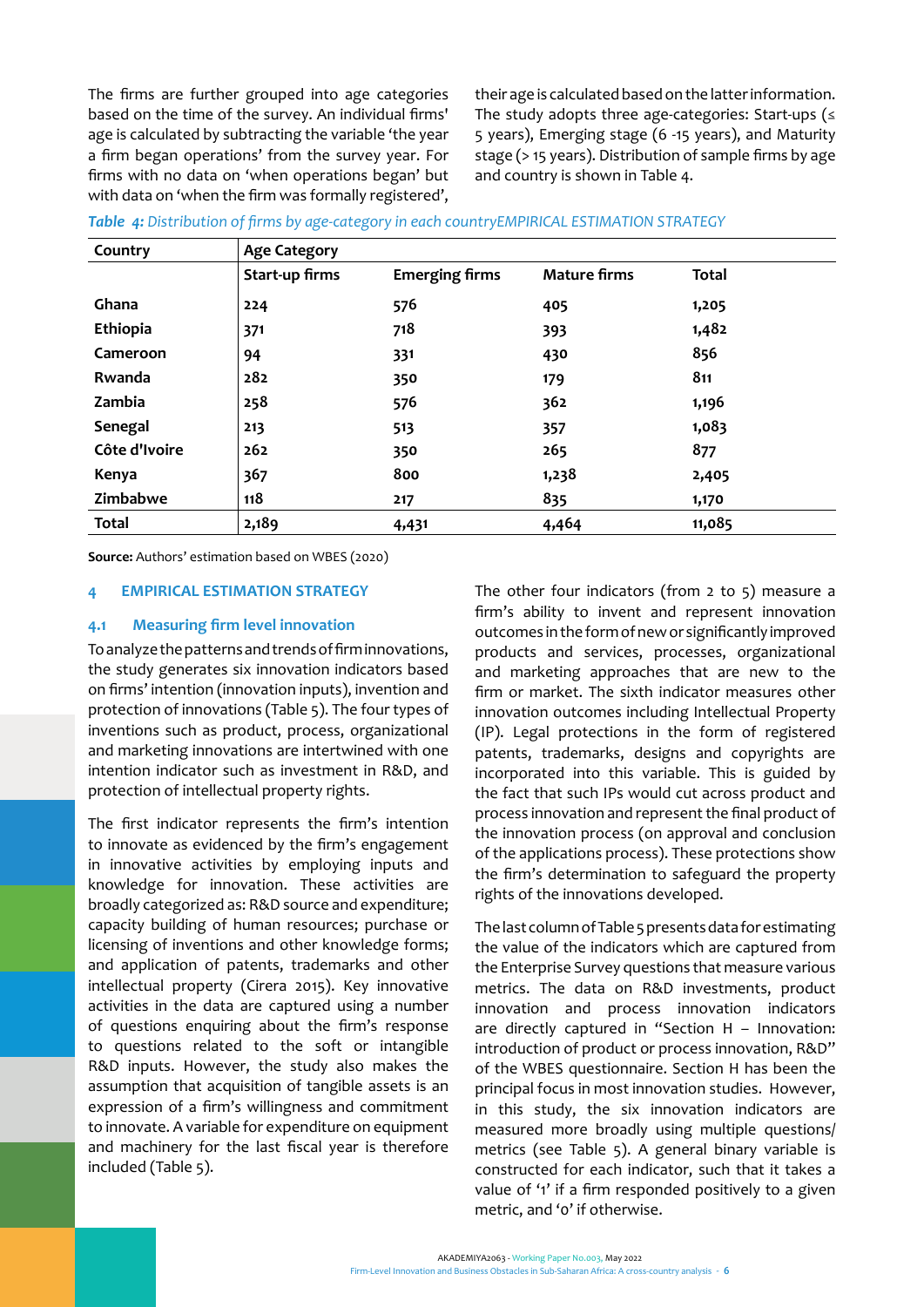# <span id="page-13-1"></span><span id="page-13-0"></span>*Table 5: A broader definition of innovation indicators and their metrics Source: Authors*

| <b>Innovation indicators</b>              | Description                                                                                                                     | Metrics used to construct the values of the<br>indicators                                                                                                                                                                                                 |
|-------------------------------------------|---------------------------------------------------------------------------------------------------------------------------------|-----------------------------------------------------------------------------------------------------------------------------------------------------------------------------------------------------------------------------------------------------------|
| Investment in R&D                         | Firm's intention to innovate<br>and willingness to invest in<br>innovating new products                                         | • Expenditure on equipment and machinery<br>· Incentive to employees (time) to conduct R&D<br>· Formal R&D expenditure<br>· Different types of trainings                                                                                                  |
| Product innovation                        | New, and/or significantly<br>improved products or services                                                                      | • Development of new or significantly improved<br>products<br>. Development of products or services that are<br>new to the firm's main market                                                                                                             |
| Process innovation                        | New and/or significant<br>improvements in production<br>and delivery methods                                                    | . Any new or significantly improved processes,<br>logistical improvements on business processes<br>or logistical improvements on distribution<br>processes,<br>. Any new or significantly improved methods of<br>manufacturing goods or offering services |
| Organizational<br>innovation              | New organizational method in<br>business practices, workplace<br>organization, or external<br>relations.                        | · Structural changes seen in organizational<br>structure, responsibilities or line of command<br>• Changes in procedures, such as routines,<br>processes, and operations                                                                                  |
| Marketing innovation                      | Changes aimed at<br>strengthening firm's<br>competitive edge                                                                    | . New or improved marketing methods                                                                                                                                                                                                                       |
| Protecting Intellectual<br>property right | Firm's investment towards<br>legal protections including<br>design and product patents,<br>trademarks and copyright<br>licences | · Patent registered<br>· Patent license<br>· Industrial design license<br>· Trademark license<br>• Copyright license                                                                                                                                      |

**Source:** Authors

# **4.2 Estimating drivers of innovation**

In this study we aim to identify critical drivers of firm-level innovation with special emphasis on business environment related factors such as access to energy, markets and finance. We also assess how

such obstacles affect the likelihood to innovate. We use the following model to estimate the relationship between these obstacles and the likelihood to innovate while controlling for firm characteristics:

*Innovationi = β<sup>0</sup> +β1 Medium+β<sup>2</sup> Large+β<sup>3</sup> ManagerExperience+β<sup>4</sup> Quality Certification+ β<sup>5</sup> Exports+ β<sup>6</sup> SOE+ β7 ForeignOwned+β<sup>8</sup> Employment+ β<sup>9</sup> Legally Incorporated + β10Gvt Intervention/Obstacle+ε<sup>i</sup>*

The variable Innovation<sub>i</sub> captures the different innovation indicators, for firm *i*, that are used in the study i.e., product innovation, process innovation, and research and development as defined in Table 6. The definition of innovation indicators in Table 6 is narrower than the one presented in Table 5 as the broader definition of innovation doesn't allow for adequate variability among firms. Table 6 also

shows all variables used in the model. Since the innovation variables are binary, we estimated the above model using the probit regression model for each innovationvariable separately.

In this study we focus on business obstacles as a major driver of firm-level innovation in African contexts. Two sets of business enabling environment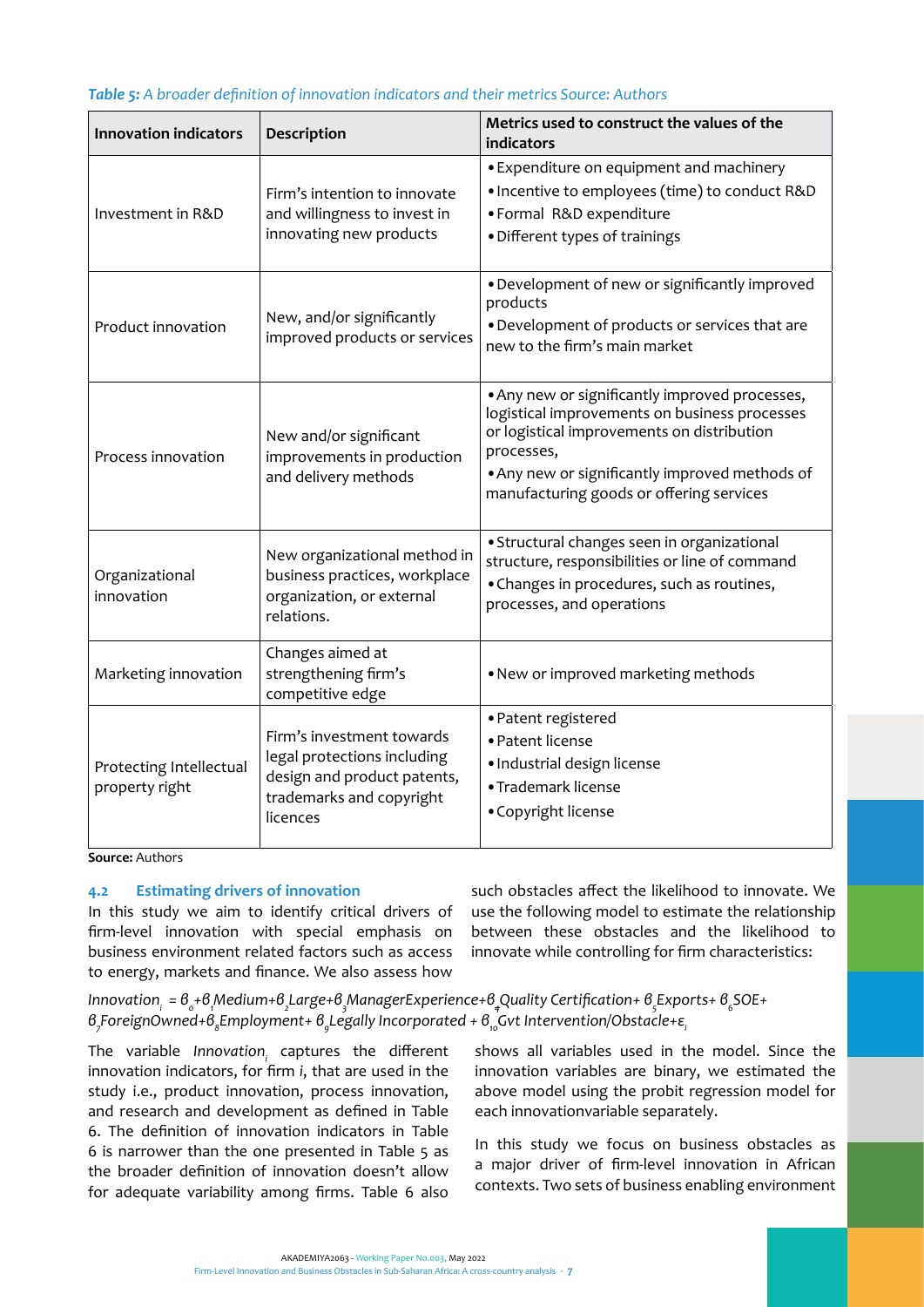indicators are identified (Table 6). The first group includes business operation obstacles related to power outages, electricity and access to finance. The second group includes government support for firms to access secured markets such as contracts for inputs or outputs. The variables measuring electricity constraints (i.e., power outages, number of power outages, power outage duration, and electricity as a major obstacle) are used as alternative measures. They are therefore entered separately into the regression models. Table 6 shows the definition of these business environment variables. In addition to these policy variables, control variables related

#### *Table 6: Variable Definitions*

to firm characteristics are included in the estimation (See Table 6).

There is a possibility of reverse causality in the sense that innovation may drive the variation in some of the independent variables. For example, innovation may drive firm size as firms expand following innovation. More innovative firms are also likely to be more profitable and to have access to finance. This means that innovation may drive access to finance. These problems of endogeneity are difficult to address using cross section data. Results from this study must therefore be cautiously interpreted.

| Variable                                           | <b>Definition</b>                                                                                                                                       |  |  |  |
|----------------------------------------------------|---------------------------------------------------------------------------------------------------------------------------------------------------------|--|--|--|
| <b>Innovation variables / Narrow</b><br>definition |                                                                                                                                                         |  |  |  |
| Product innovation                                 | Dummy variable taking a value of '1' if firm introduced a new or<br>improved product/service in the last 3 years, 'o' if otherwise                      |  |  |  |
| Process innovation                                 | Dummy variable taking a value of '1' if firm introduced a new or<br>improved process during the last 3 years, 'o' if otherwise                          |  |  |  |
| Research and development                           | Dummy variable taking a value of '1' if firm spent on research and<br>development during the last 3 years, 'o' if otherwise                             |  |  |  |
| Core innovation index                              | Dummy variable taking a value of '1' if firm introduced a new<br>product or a new process in the past 3 years, 'o' if otherwise                         |  |  |  |
| <b>Firm characteristics</b>                        |                                                                                                                                                         |  |  |  |
| Age of the firm                                    | The age of the firm measured from year of establishment to survey<br>year                                                                               |  |  |  |
| Firm's participation in GVC                        | Dummy variable taking a value of '1' if firm exports some of it<br>goods, 'o' if otherwise                                                              |  |  |  |
| Firm's number of employees                         | Number of employees at 3 years prior to the survey                                                                                                      |  |  |  |
| Foreign ownership                                  | Dummy variable taking a value of '1' if part of the firm is foreign<br>owned, 'o' if otherwise                                                          |  |  |  |
| Small enterprise                                   | Dummy variable taking a value of '1' if the firm has less than 20<br>employees, 'o' if otherwise                                                        |  |  |  |
| Medium enterprise                                  | Dummy variable taking a value of '1' if the firm has between 20 to<br>100 employees (inclusively), 'o' if otherwise.                                    |  |  |  |
| Large enterprise                                   | Dummy variable taking a value of '1' if the firm has 100 or more<br>employees, 'o' if otherwise                                                         |  |  |  |
| Legal incorporation                                | A dummy variable taking a value of '1' if firm is legally incorporated,<br>'o' if otherwise                                                             |  |  |  |
| Manager's years of experience                      | Top manager's years of experience working in the same the sector                                                                                        |  |  |  |
| Quality certification                              | Dummy variable taking a value of '1' if firm has an international<br>recognized quality certification (ISO 9000, 14 000, or HACCP), 'o' if<br>otherwise |  |  |  |
| State-owned enterprise (SOE)                       | State-owned enterprise dummy taking a value of '1' if part of the<br>firm is government owned, 'o' if otherwise                                         |  |  |  |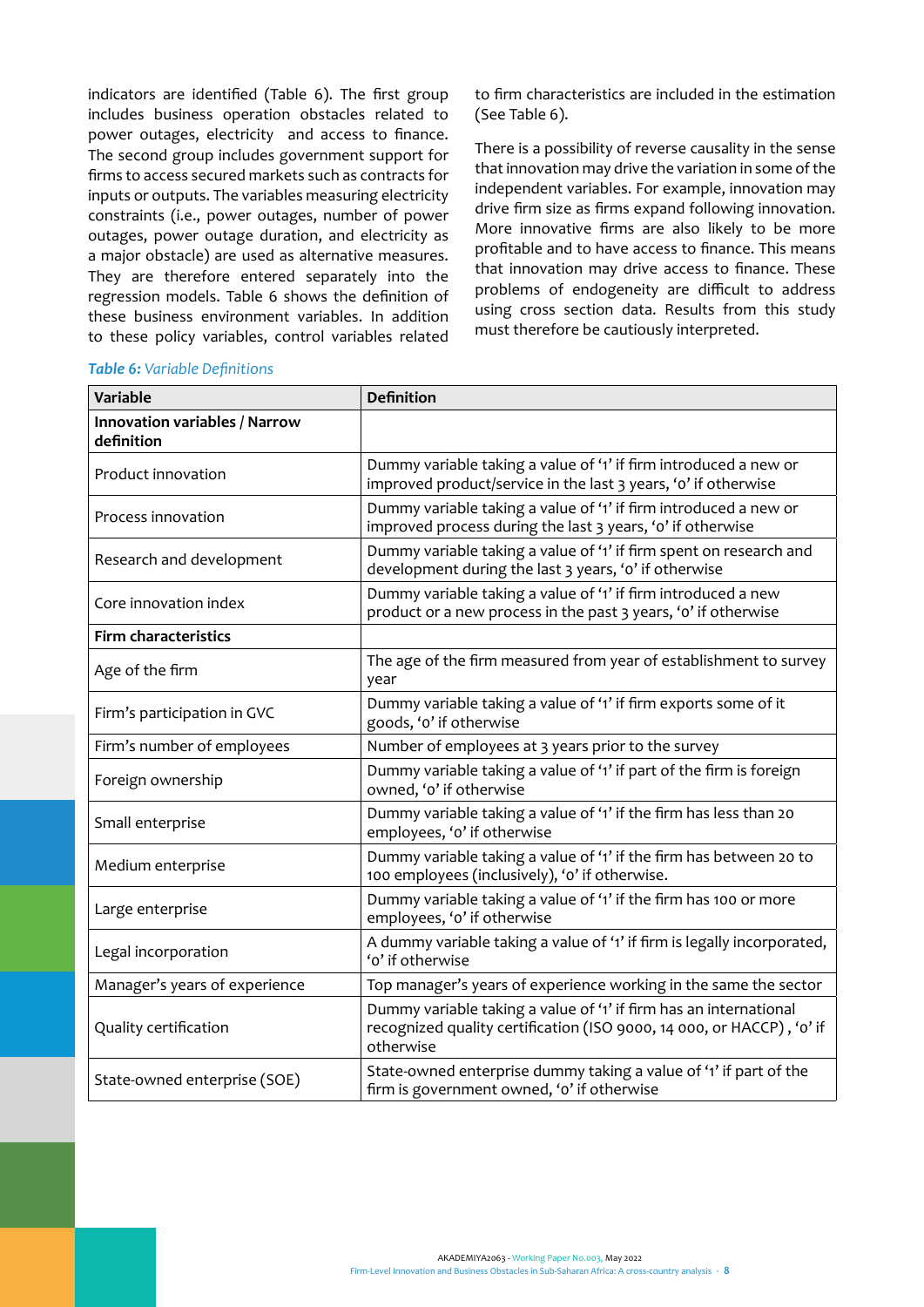<span id="page-15-0"></span>

| <b>Variable</b>                                    | <b>Definition</b>                                                                                                              |  |  |  |  |
|----------------------------------------------------|--------------------------------------------------------------------------------------------------------------------------------|--|--|--|--|
| <b>Business obstacles</b>                          |                                                                                                                                |  |  |  |  |
| Power outages                                      | Dummy variable taking a value of '1' if the firm experienced<br>electricity outages in the past fiscal year                    |  |  |  |  |
| Number of power outages                            | Number of power outages in a typical month                                                                                     |  |  |  |  |
| Power outage duration in hours                     | Average duration of electricity outages in a typical month                                                                     |  |  |  |  |
| Electricity as a major obstacle                    | Dummy variable taking a value of '1' if firm considers electricity to<br>be a major or severe obstacle, 'o' if otherwise       |  |  |  |  |
| Secured/Attempted to secure<br>Government Contract | Dummy variable taking a value of '1' if the firm secured a<br>government contract a year prior to the survey, 'o' if otherwise |  |  |  |  |
| Finance as obstacle                                | Dummy variable taking a value of '1' if firm considers access to<br>finance to be a major or severe obstacle, 'o' if otherwise |  |  |  |  |

**Source:** Authors

#### **5 RESULTS AND DISCUSSION**

#### **5.1 Innovativeness of African firms**

Based on the sample of 11,085 firms from the nine countries, the study estimated the percentage of firms engaged in the six innovation indicators listed in Table 5 (Figure 1). As mentioned earlier, the first one indicates the firm's readiness and willingness to innovate by investing in research and development. Overall, 60% of the sample firms are invested in R&D either through allocating funds for R&D or by providing training and incentives for their employees.

With regards to the actual level of innovation (2-5 in [Table](#page-13-1) *5*), less than 50% of the firms are involved in either of the four types of innovations. Close to 50% of firms are involved in process innovation, while

only 46% of the firms are involved in organizational innovation. The number of firms which have tried to protect intellectual property, a sign of the firm's aspiration for innovation, is very low. Only 10% of the firms from Kenya and Cameroon reported their efforts to protect intellectual property rights (Figure 1). It appears that a majority of African firms are in the initial stages of investing in R&D and only a few have reached the level of investing in property rights protection or patenting. This might be because of the broader definition of R&D investment. Majority of the firms engage in staff training and purchase of equipment and machinery, which we included as part of the R&D indicator besides the formal spending on research and development of products. Roughly only 13% of African firms formally invest in R&D.

#### *Figure 1: Percentage (%) of firms innovating by different types of innovation in Africa*



**Source:** Authors' estimation based on WBES (2020)

#### **5.2 Firm innovativeness across countries**

Figure 2 presents the type of innovation and the percentage of firms innovating in selected African countries. Overall, firms in Ghana, Kenya and Zimbabwe appear to be more innovative than others. More than 50% of firms in these countries reported at least three types of innovations. For example, about 73% of the firms in Kenya have reported process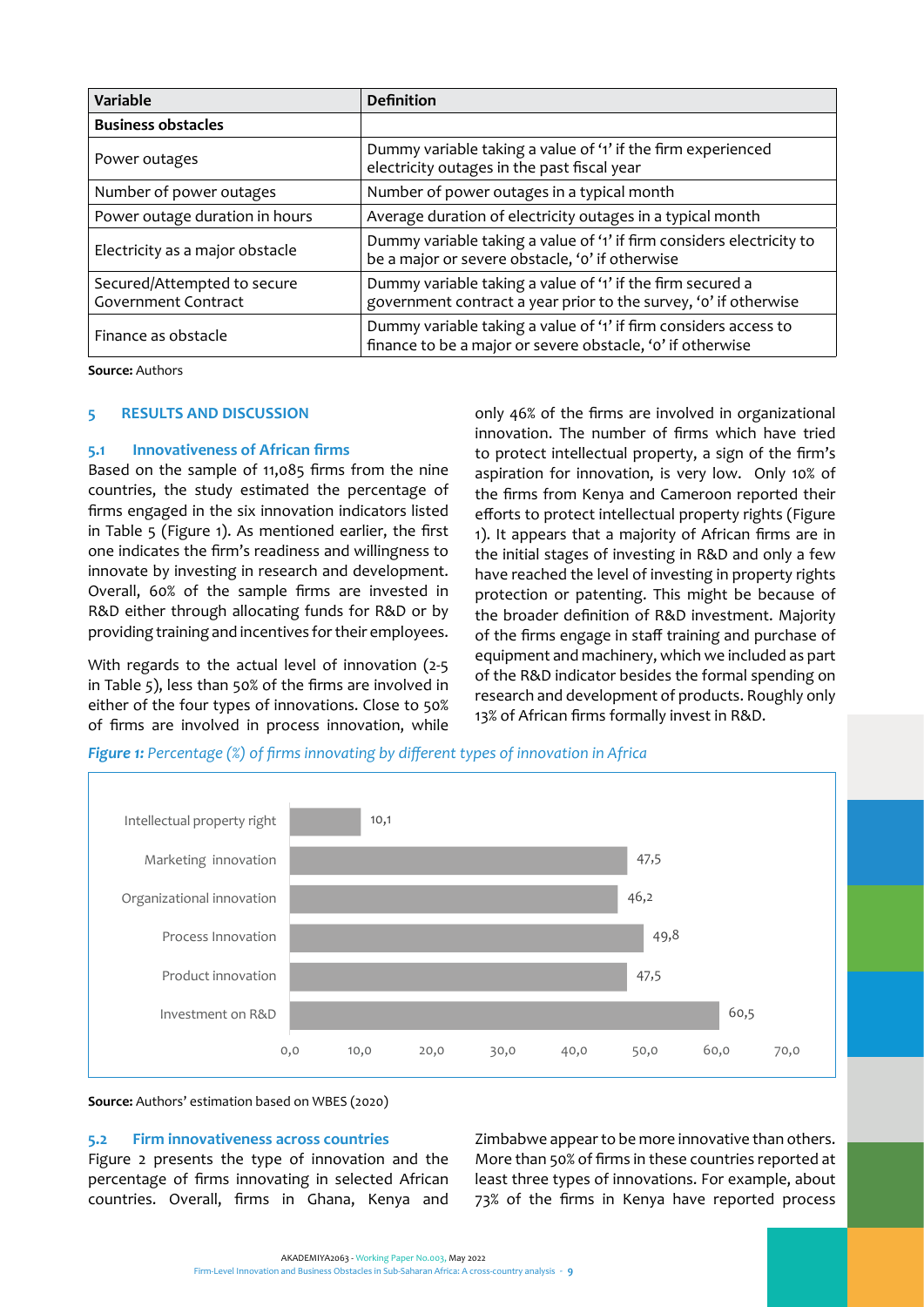innovation, while 61% and 68% of firms in Ghana and Zimbabwe respectively, reported the same type of innovation.

Firms in Ethiopia, Senegal and Zambia reported all four types of innovations, but less than 50% of the firms are able to innovate. In other countries such as Cameroon and Côte d'Ivoire, firms reported only

on the two core innovations (product and process innovations). These countries have the lowest number of firms engaged in core innovations. Firms in Rwanda reported organizational innovation besides the core innovations, and the percentage of firms there engaged in organizational innovation is higher than in most of the other countries.



Ghana Ethiopia Cameroon Rwanda Zambia Senegal Côte

**Product innovation** Process innovation **Proganizational innovation Marketing innovation** 



0 0,1 0,2 0,3 0,4 0,5 0,6

As mentioned before, product innovation is measured as a dummy variable indicating whether a firm developed its own product (new to the market) or adopted an already existing product in the market (new to the firm). To distinguish whether firms are actually inventing new products or imitating existing ones, each product innovation indicator is assessed separately, and firms with inventions that are also new to the market are deemed more innovative than their counterparts with inventions only new

to the firm. Figure 3 shows the distribution of firms innovating products/services that are new to the firm and to the market respectively, in the sample countries. Firms in Ethiopia, Senegal, Zambia and Zimbabwe show a higher level of innovation with more firms developing products and services that are new to the market, while many firms in Kenya and the other sample countries mainly engage in copying or adopting already existing innovations.

d'Ivoire

Kenya Zimbabwe

# *Figure 3: Share of firms inventing and imitating*



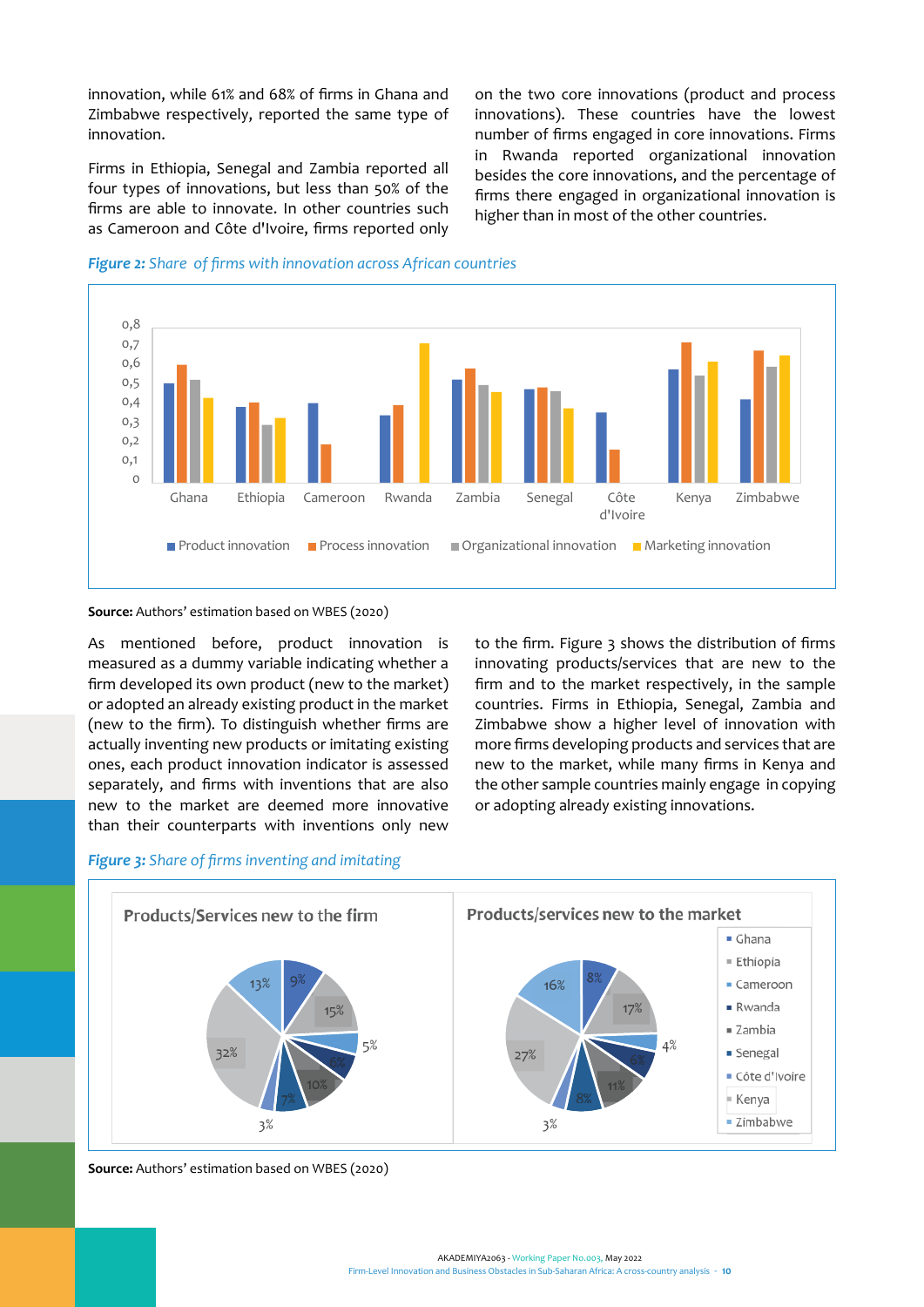#### <span id="page-17-0"></span>**5.3 Firm innovativeness over time**

We assessed the number of firms investing in R&D over the most recent surveys per country to examine the trends around the firms' desire to innovate and induce competitiveness. Surprisingly, the percentage of firms investing in R&D has declined in six countries (Cameroon, Côte d'Ivoire, Ethiopia, Rwanda, Senegal,

and Zimbabwe) over the two consecutive surveys (Figure 4). This is an important concern that requires closer examination from both research and policy perspectives. Only three countries, namely Ghana, Kenya and Zambia, had firms that were able to increase investing in R&D over the two survey periods.





**Source:** Authors' estimation based on WBES (2020)

Unfortunately, the reduction in the extent of innovation is more widespread than the reduction in investing in R&D. Figure 5 presents the percentage of firms inventing product innovations in two consecutive survey years for four countries for which data was sufficient. In all four countries, the

probability of firm invention has declined. This has happened even for Kenya whose probability of investing in R&D had showed a slight increase over time (Figure 4). This means that the reductions of investment in R&D has translated into reductions in invention of technologies.





**Source:** Authors' estimation based on WBES (2020)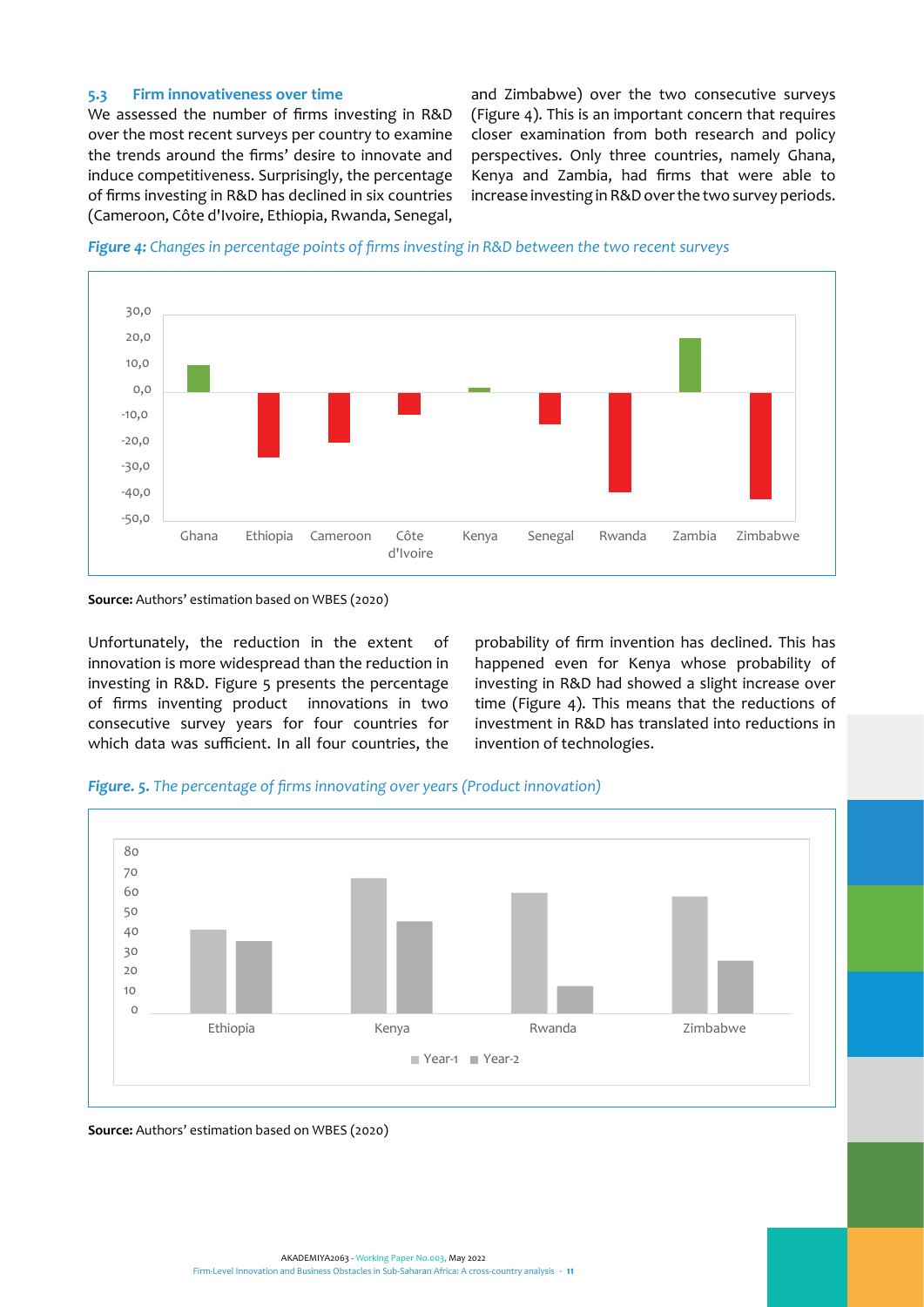# <span id="page-18-0"></span>**5.4 Firm innovation across industries**

Figure 6 shows the frequency of firms investing in R&D across broadly classified industries. Firms in transport and communication as well as construction appear to be more willing to innovate than firms in other industries. Quite a significant number of firms (61-63%) in the manufacturing sector (both food and non-food) are also investing in R&D to acquire

knowledge that would lead to innovation. However, there is no significant difference across industries especially with regards to investment in R&D. Given the emerging demand for more processed and higher quality products in Africa, manufacturing industries should have been better prepared to meet these demands. However, advances to meet this expectation were not clearly seen in the data.





#### **Source:** Authors' estimation based on WBES (2020)

We further assessed the actual differences in innovation differences across industries and countries using the probability of a firm adopting a process innovation which is a more widely reported innovation indicator than others. The purpose of this was to examine the type of industries which are innovative in each country. However, as seen in [Table](#page-18-1) 6, no industries emerged as dominantly innovative in any of the countries. While many Kenyan firms are inventing, these firms are close to equally distributed across all sectors. The transport and communication industry has a relatively higher number of innovative firms. While the food processing sector is more innovative in Cameroon, Ethiopia and Zimbabwe, non-food manufacturing industries are more innovative in Senegal.

| Industry                        | Cameroon | Côte<br>d'Ivoire | Ethiopia | Ghana | Kenya | Rwanda | Senegal | Zambia | Zimbabwe |
|---------------------------------|----------|------------------|----------|-------|-------|--------|---------|--------|----------|
| Food processing                 | 0.32     | 0.14             | 0.55     | 0.61  | 0.78  | 0.30   | 0.52    | 0.62   | 0.83     |
| Non-food<br>manufacturing       | 0.27     | 0.21             | 0.50     | 0.65  | 0.73  | 0.51   | 0.59    | 0.65   | 0.66     |
| Construction                    | 0.06     | 0.11             | 0.29     | 0.67  | 0.83  | 0.63   | 0.44    | 0.53   | 0.57     |
| Trade (retail and<br>wholesale) | 0.11     | 0.14             | 0.30     | 0.55  | 0.66  | 0.36   | 0.39    | 0.55   | 0.61     |
| Transport &<br>Communication    | 0.13     | 0.25             | 0.30     | 0.33  | 0.85  | 0.63   | 0.52    | 0.71   | 0.78     |
| Hospitality                     | 0.24     | 0.33             | 0.46     | 0.71  | 0.77  | 0.36   | 0.50    | 0.49   | 0.70     |
| Other services                  | 0.13     | 0.13             | 0.41     | 0.56  | 0.66  | 0.34   | 0.56    | 0.55   | 0.68     |

# <span id="page-18-1"></span>*Table 7: The proportion of firms adopting process innovation across countries and industries*

**Source:** Authors' estimation based on WBES (2020)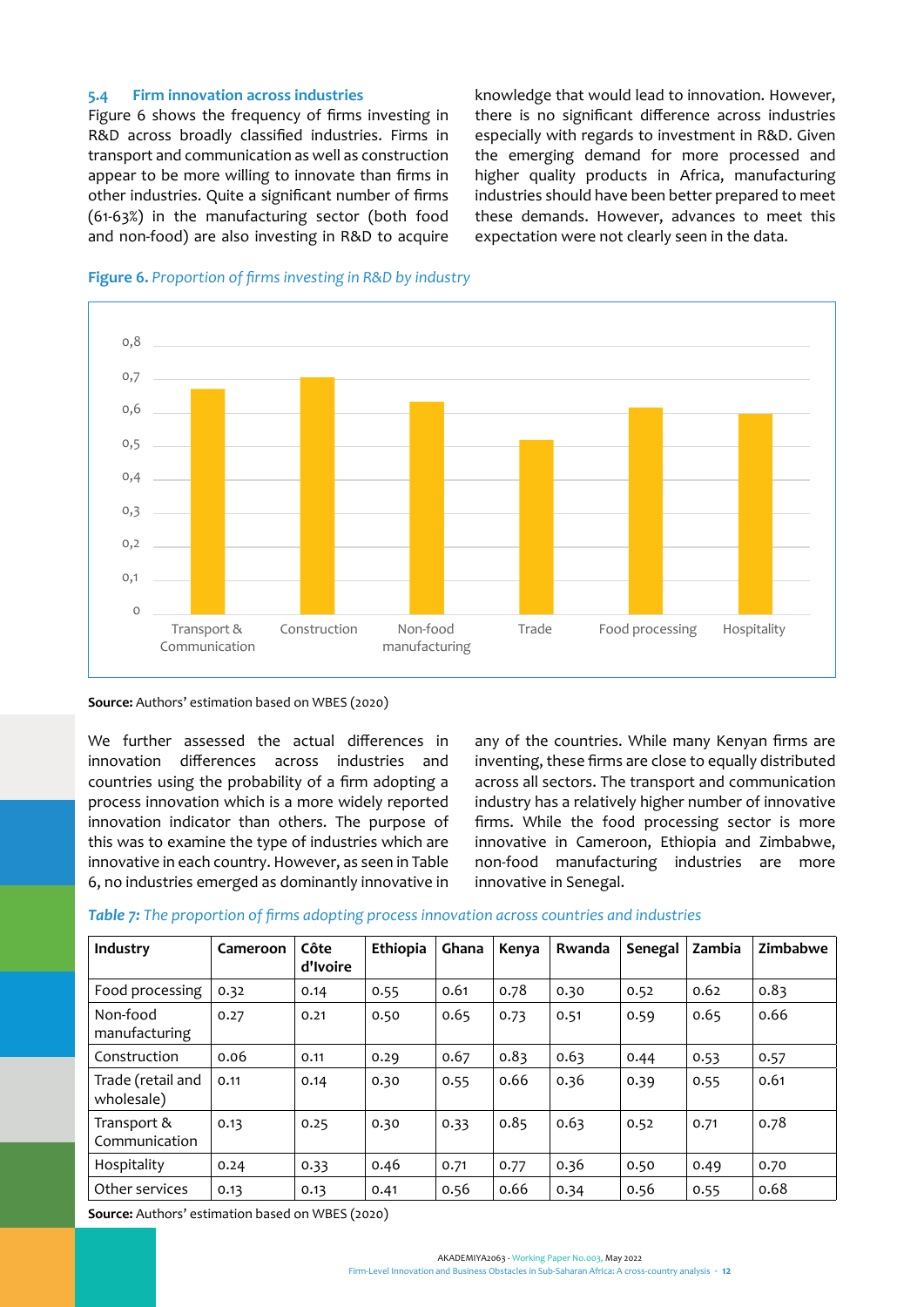#### <span id="page-19-0"></span>**5.5 Innovation by firm size**

The firms in the sample are distributed as follows: small- and micro-enterprises (55.8%), medium-sized firms (29%), and large firms (15.2%). As seen in Figure 7, large firms are more likely to innovate than smalland medium-sized firms. This pattern is consistent across all innovation indicators and can be attributed to larger firms having grown over time, thereby accumulating sufficient resources to cover the high fixed costs and investment required for invention of new products and services. Furthermore, large firms are more likely to have access to external sources of funds that enable them to engage in diverse projects that are likely to yield innovative outputs.



# *Figure 7. Proportion of firms innovating by size*

**Source**: Authors' estimation based on WBES (2020)

#### **5.6 Innovation by type of enterprises**

Based on the legal status of the firms, five categories are identified: publicly listed companies, limited liability companies, sole proprietorship, general partnership, limited partnership, and other firms. Although the distribution of innovation indicators among the different types of firms does not follow a distinct pattern, it is clear that innovation ranks lower in sole proprietorship firms (Table 8). The low engagement of sole proprietorships in innovation could be attributed to resource constraints as the majority (73.9%) also fall within the category of small-firms. Public enterprises and limited partnerships seem to be more innovative than others. Public enterprises show higher probability for innovation in four of the eight indicators. Similarly, limited partnerships show higher probability for innovation in three of the eight indicators ([Table 8](#page-19-1)).

#### <span id="page-19-1"></span>*Table 8: Percentage of firms innovating across enterprise types*

| <b>Innovation indicators</b> | <b>Publicly</b><br><b>Listed</b> | Limited<br>Liability | Partnership |       | <b>Sole</b><br>Proprietorship |
|------------------------------|----------------------------------|----------------------|-------------|-------|-------------------------------|
| Investment in R&D            | 67.90<br>74.79                   |                      | 62.36       | 73.90 | 50.15                         |
| Product innovation           | 49.45                            | 53.87                | 46.38       | 60.27 | 38.99                         |
| Process innovation           | 44.99                            | 54.82                | 54.13       | 68.11 | 40.38                         |
| Marketing innovation         | 68.48                            | 59.07                | 45.72       | 58.30 | 38.07                         |
| Organizational innovation    | 75.00                            | 64.21                | 41.90       | 56.62 | 35.34                         |
| Intellectual property        | 18.92                            | 9.57                 | 10.43       | 8.31  | 10.51                         |

*Source: Authors' estimation based on WBES (2020)*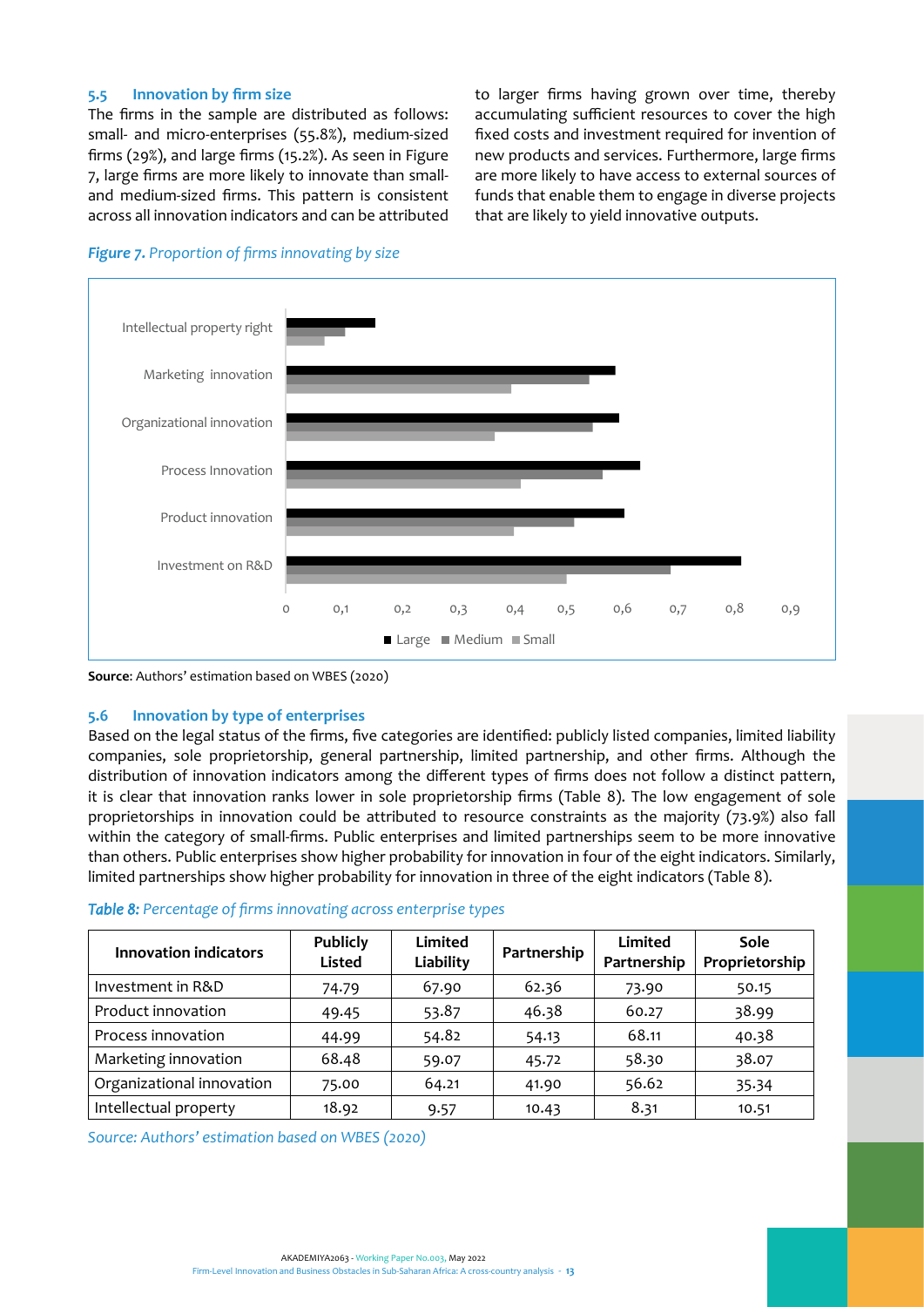#### <span id="page-20-0"></span>**5.7 The extent of business obstacles in Africa**

Table 9 presents the proportion of firms facing obstacles in the form of emergencies and financial access in their business operations across the sample countries. At 0.91, Cameroon had the largest proportion of firms stating that they had power outages in the previous month, and Rwanda, at 0.39, had the smallest proportion of firms stating that they had power outages in the previous month. Ethiopia and Zimbabwe, at 15.23 and 6.50 respectively, had the largest and smallest average number of power

outages in a typical month. In terms of constraints imposed by the electricity problems, we found that Côte d'Ivoire and Rwanda, at 0.62 and 0.08 respectively, had the largest and smallest proportion of firms that stated that they consider electricity to be a major obstacle. Regarding the securing of government contracts, we found that Cameroon (0.18) and Ethiopia (0.32) had the smallest and largest proportion of firms that attempted to secure a government contract.

| <b>Variables</b>                        | Côte<br>d'Ivoire | Kenya | Zambia | Zimbabwe | Senegal | Rwanda | Ghana  | Ethiopia | Cameroon |
|-----------------------------------------|------------------|-------|--------|----------|---------|--------|--------|----------|----------|
| Power outages                           | 0.825            | 0.886 | 0.825  | 0.783    | 0.825   | 0.389  | 0.900  | 0.869    | 0.908    |
| Number of power<br>outages              | 6.617            | 6.731 | 14.326 | 6.495    | 6.617   | 10.867 | 11.070 | 15.230   | 10.136   |
| Power outage<br>duration in hours       | 6.784            | 7.895 | 8.351  | 5.489    | 6.784   | 1.770  | 0.629  | 8.050    | 11.063   |
| <b>Electricity as</b><br>major obstacle | 0.618            | 0.248 | 0.574  | 0.245    | 0.618   | 0.081  | 0.220  | 0.424    | 0.487    |
| Finance as major<br>obstacle            | 0.609            | 0.239 | 0.384  | 0.518    | 0.609   | 0.151  | 0.617  | 0.293    | 0.463    |
| Attempt to<br>secure market             | 0.203            | 0.238 | 0.227  | 0.190    | 0.203   | 0.225  |        | 0.320    | 0.177    |
| Secured market                          |                  | 0.160 | 0.467  | 0.579    |         | 0.409  |        |          |          |
| Product<br>innovation                   | 0.365            | 0.468 | 0.333  | 0.269    | 0.142   | 0.476  | 0.515  | 0.370    | 0.407    |
| <b>Process</b><br>innovation            | 0.177            | 0.263 | 0.138  | 0.148    | 0.081   | 0.351  | 0.385  | 0.206    | 0.149    |
| <b>Investing in R&amp;D</b>             | 0.102            | 0.193 | 0.119  | 0.134    | 0.053   | 0.072  | 0.222  | 0.081    | 0.105    |

| Table 9: Proportion of firms facing business obstacles and innovating in sample countries |  |  |
|-------------------------------------------------------------------------------------------|--|--|
|                                                                                           |  |  |
|                                                                                           |  |  |

**Source:** Authors' estimation based on WBES (2020)

Table 9 also presents descriptive statistics on innovation by country. About 47% of firms in Kenya stated that they had introduced a new product, 26% stated that they had improved processes and about 20% had invested in research and development. At 0.51, Ghana had the largest proportion of firms that had introduced a new product while Rwanda, at 0.14, had the smallest proportion. Table 6 presents the descriptive statistics for the control variables.

### **5.8 The effects of business obstacles on firm innovation**

Table 10 presents the summary of the main regression results from the study. The results show the effects of government assistance or obstacles to business operations on the likelihood to innovate using three main innovation measures: product innovation, process innovation and investing in research and development. The full estimates for each innovation variable are recorded in the Annexes (Annex 1a-1c). Given that the policy variables (both business operation obstacles and government support) may be highly correlated, they are entered into the regressions separately.

The results show that when using the introduction of a new product as an innovation measure, firms that were affected by power outages were more likely to innovate. Those that found electricity to be a major obstacle were also more likely to innovate. The same applies to those that considered access to finance as a major obstacle. Securing a government contract was also found to positively influence the likelihood to innovate. The number and duration of power outages were found to be insignificant drivers of innovation.

The fact that firms which experience power outages are more likely to innovate suggests that they are probably being forced to innovate in self-generation of electricity. It is also possible that such firms are being induced to introduce new processes to cater for power outages or any other obstacles that they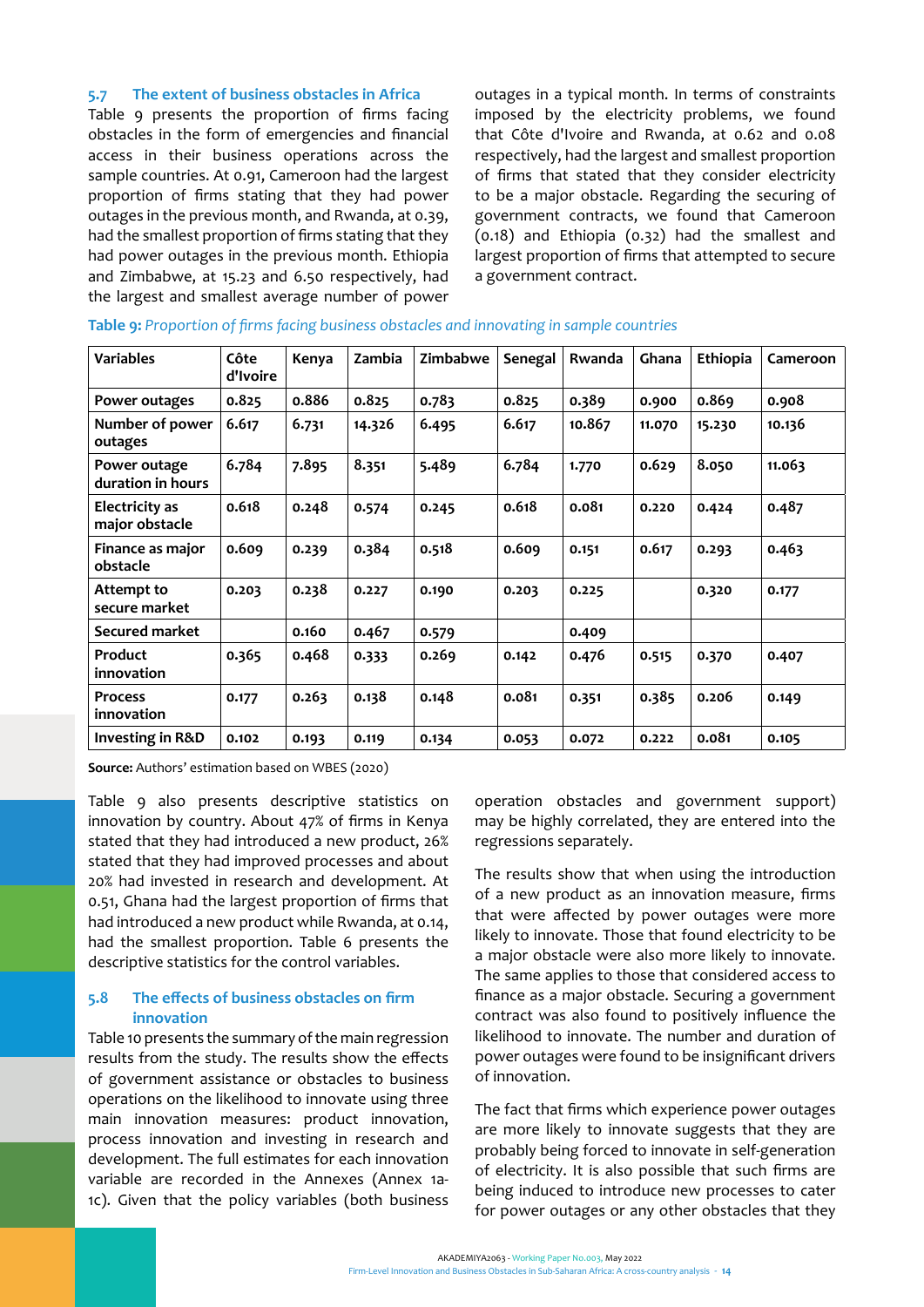may face. More generally, firms in Africa seem to be innovating to cope with the challenges emanating from the various obstacles they face, rather than for competitiveness, which undermines the economywide benefits of firm innovation. The result is consistent with the impact of innovation on labor productivity being negative as presented in Section 4.

The positive and significant effects of secure markets (through government contracts) on innovation suggests that firms may be encouraged to introduce new processes or products to cater for government requirements and utilize the markets created. Securing government contracts may also avail resources required for innovation. This finding however contradicts the puzzling positive relationship between financial constraints and (product and process) innovation.

| VARIABLES                       | Product innovation | Process innovation | Investment in R&D |
|---------------------------------|--------------------|--------------------|-------------------|
| <b>Business obstacles</b>       |                    |                    |                   |
| Power outages, past year        | 0.486***           | 0.381***           | $0.303***$        |
|                                 | (0.054)            | (0.061)            | (0.078)           |
| Number of power outages         | 0.002              | 0.000              | 0.002             |
|                                 | (0.002)            | (0.002)            | (0.002)           |
| Power outage duration           | 0.001              | 0.001              | $-0.004$          |
|                                 | (0.001)            | (0.001)            | (0.003)           |
| Electricity as a major obstacle | $0.241***$         | $0.247***$         | $0.196***$        |
|                                 | (0.040)            | (0.043)            | (0.056)           |
| Finance as a major obstacle     | $0.067*$           | $0.118***$         | 0.036             |
|                                 | (0.040)            | (0.043)            | (0.056)           |
| Secured government contract     | 0.319***           | $0.292***$         | $0.374***$        |
|                                 | (0.047)            | (0.049)            | (0.063)           |
| <b>Control variables</b>        |                    |                    |                   |
| Medium enterprise (o=small)     | 0.000              | $-0.199***$        | 0.002             |
|                                 | (0.044)            | (0.056)            | (0.064)           |
| Large enterprise (o=small)      | 0.047              | $-0.060$           | $0.179**$         |
|                                 | (0.062)            | (0.073)            | (0.082)           |
| Manger's years of experience    | $0.004**$          | 0.001              | $-0.000$          |
|                                 | (0.002)            | (0.002)            | (0.003)           |
| Quality certification           | $0.153**$          | 0.336***           | 0.538***          |
|                                 | (0.065)            | (0.077)            | (0.075)           |
| Participation in GVC            | $0.161***$         | 0.059              | 0.116             |
|                                 | (0.060)            | (0.073)            | (0.077)           |
| Number of employees             | $0.000**$          | 0.000              | 0.000             |
|                                 | (0.000)            | (0.000)            | (0.000)           |
| State-owned enterprise (SOE)    | $-0.250$           | $-0.307$           | 0.297             |
|                                 | (0.189)            | (0.259)            | (0.210)           |
| Foreign ownership               | 0.017              | $-0.032$           | $-0.073$          |
|                                 | (0.056)            | (0.070)            | (0.074)           |
| Legal incorporation             | $-0.018$           | $0.139**$          | $0.147**$         |
|                                 | (0.050)            | (0.060)            | (0.063)           |

| Table 10. The effect of business obstacles (energy, finance and market) on the likelihood of firms to innovate |  |  |
|----------------------------------------------------------------------------------------------------------------|--|--|
|----------------------------------------------------------------------------------------------------------------|--|--|

<sup>1</sup> Please note that to save space the variables measuring business obstacles were entered separately in each innovation regression model. All of them were therefore not entered simultaneously.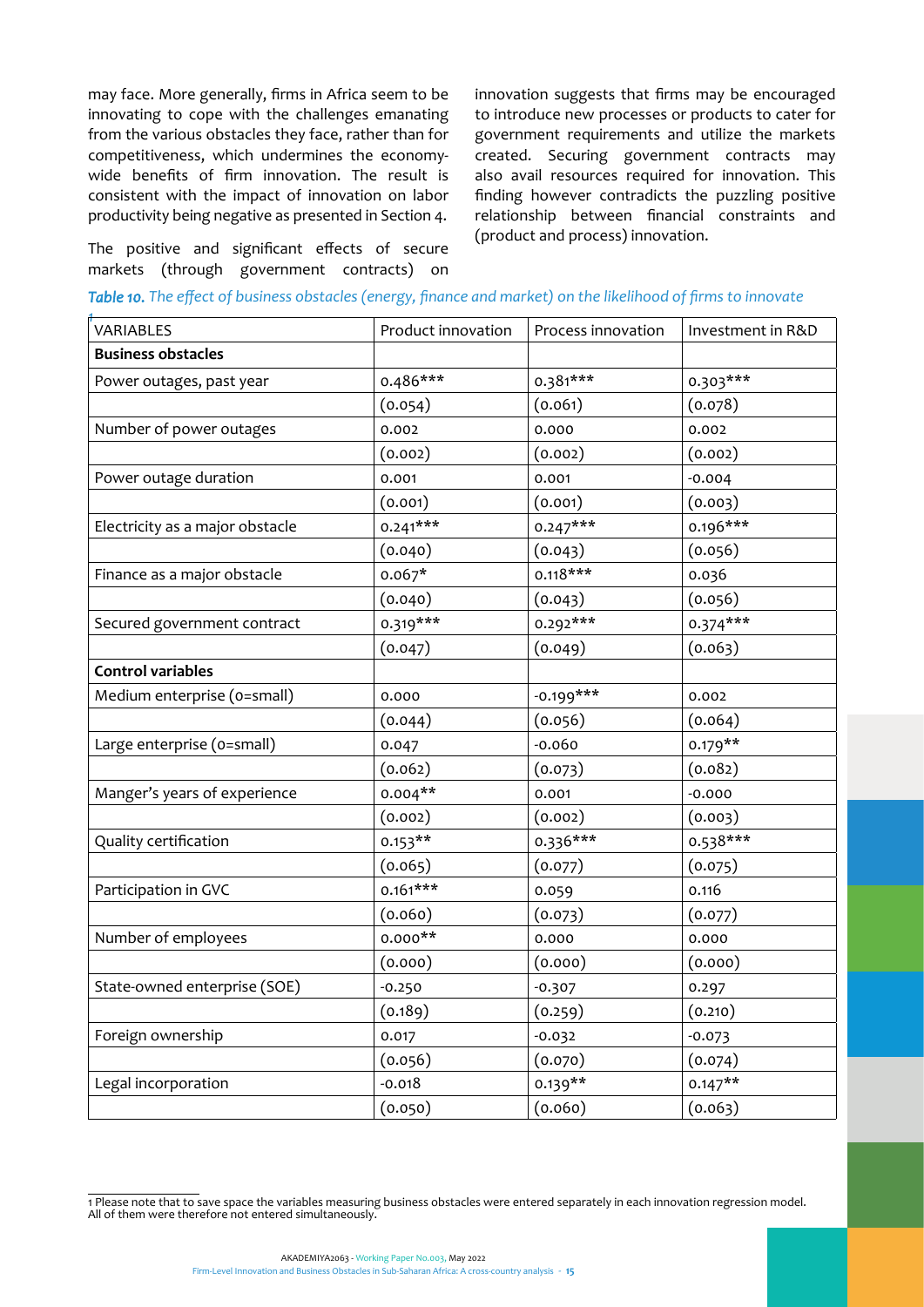<span id="page-22-0"></span>

| Constant                  | $-0.825***$ | $-1.086***$ | $-1.497***$ |
|---------------------------|-------------|-------------|-------------|
|                           | (0.060)     | (0.066)     | (0.085)     |
| Observations              | 4,377       | 4,373       | 3,393       |
| Log-Likelihood Full Model | $-2851$     | $-2336$     | $-1336$     |
| Chi-square test           | 139.2       | 102.8       | 129.7       |
| Pseudo R-squared          | 0.0238      | 0.0215      | 0.0463      |

**Source:** Authors' estimation based on WBES (2020): Standard errors in parentheses, \*\*\* p<0.01, \*\* p<0.05, \* p<0.1;

When it comes to the control variables, we found that the top manager's years of experience, quality certification and direct exports were positively related to the likelihood to innovate. This suggest that increased years of experience, through learning by doing can enhance human capital which helps stimulate innovation. Firms that export may also learn by doing as they compete with other international players.

Similar to previous studies (e.g Ayyagari et al, (2011)), larger firms were found to be more likely to innovate compared to small firms. This indicates that size is important when it comes to innovation. For example, larger firms may have more market power than smaller firms (which may yield higher profit levels), economies of scale and more resources, all of which can encourage such firms to innovate.

#### **6 CONCLUSION AND RECOMMENDATIONS**

This study explores the concept of firm level innovation and its development over time. The study team undertakes descriptive analysis on the patterns and trends of innovation among firms of different categories. Key emphasis is given to an approach that assesses innovation from the perspectives of intention, invention and protection resulting in six innovation indicators. Overall, the study finds that the firms in Kenya, Ghana and Zimbabwe are more innovative than others, with over 50% of firms in each of these countries engaged in at least three innovation indicators. Information searching and investment in R&D are more prevalent among the sampled firms.

High levels of firm engagement in adoption of process technologies, and investment in R&D is evident across all firm types and countries. Adoption of process technologies, which indicates the readiness of firms to innovate by adopting, adapting, and imitating emerging technologies through information searching is considered a resource-light endeavor and is therefore being embraced by a large number of firms. With the increasing mobile phone and internet connectivity in Sub-Saharan Africa, more opportunities for firms to adopt process technologies still exist. More strategic attention should be focused

on guiding and supporting such firms to maximize on these lower-cost investments to increase returns and boost innovation opportunities.

Although a generally high probability of firm investment in R&D is observed across all countries, a declining trend is observed in the recent surveys for six countries, indicating a further decline in innovation outputs. This trend calls for interventions that will stimulate firm investment in R&D. These may include tax incentives, and direct grants to firms as well as redesigning higher education systems so as to incorporate more technical, and problem-solvingoriented approaches. Whereas the former incentives will create an enabling environment for firms to invest in R &D, the latter will cushion the firms from high investments in employee training.

The levels of product and process innovations by firms are lower than expected across all countries and firm categories. These two indicators which signify intensity and novelty of the innovations by firms need to be boosted within the region. Approaches such as collaboration with R&D institutions, establishment of strategic alliances, co-creation and co-development, could be adopted so as to increase the level and uniqueness of innovations among firms in the region. This will in turn increase their chances of competing in the global market through introduction of products and services that are new in international markets, an aspect that is currently very low among African firms.

Low likelihood for innovation is observed among sole proprietorships, small firms, and medium-sized firms, an outcome that could be associated with the resource constraints characteristic of smaller firms. Large firms, and publicly listed firms are however, found to be more innovative. These firm categories indicate higher probabilities of investing in R&D and adoption of process technologies as well as engaging in marketing, organizational, product and process innovations. They however rank low in technology transfer, and protection of intellectual property. This group can be seen to represent the top innovators in the region, and interventions aimed at increasing and speeding up innovation in the region should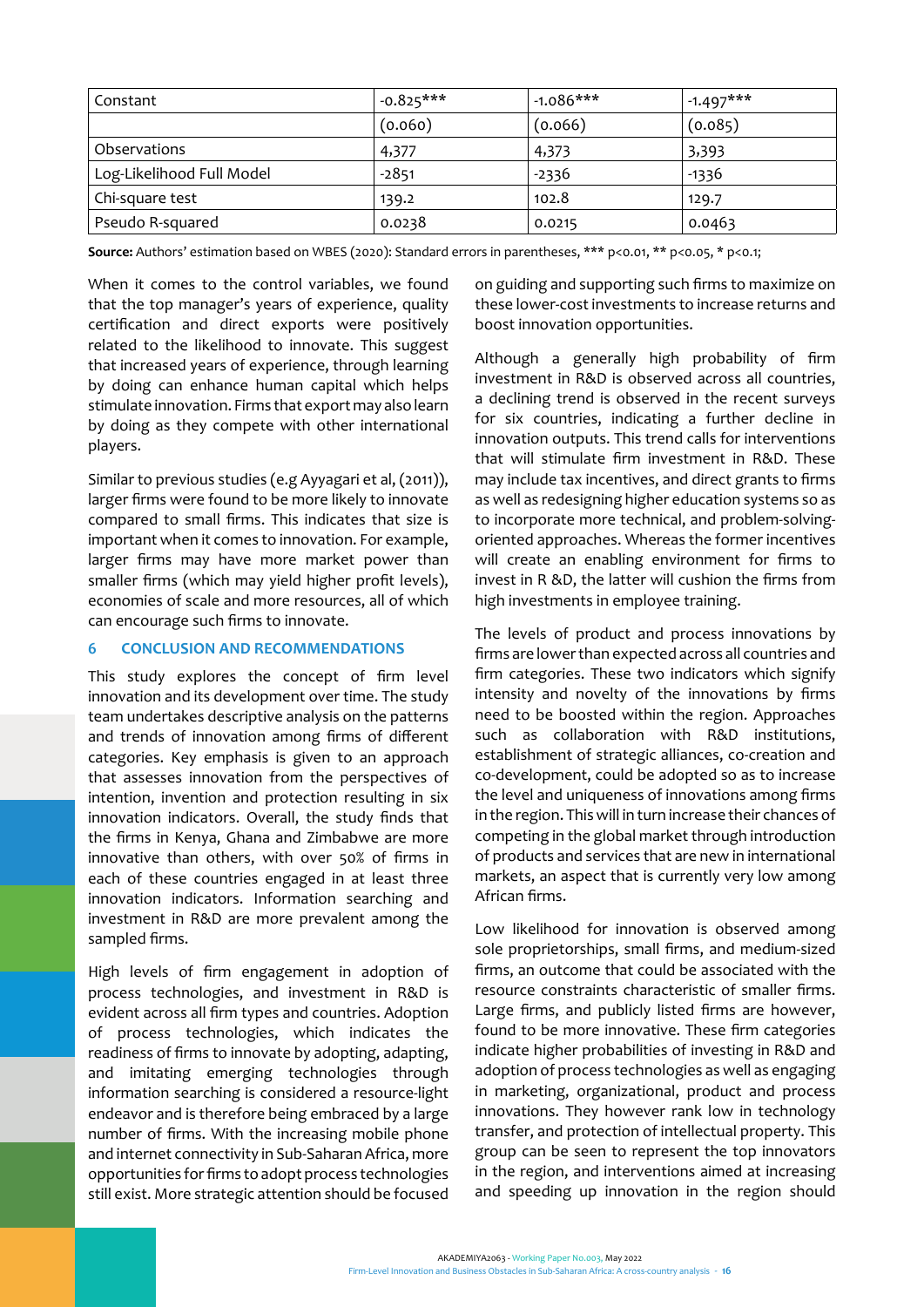be more targeted to these firms. As seen in the study, numerous prospects surrounding firm level innovation exist in the region, calling for strategic policy directions such as interventions that support small, young and individually owned enterprises in the region. With the majority of firms in the region falling under these categories, tailor-made interventions will create an enabling environment to tap and harness the existing potential of these firms. This will further boost their level of innovativeness and ultimately the region's economic growth and development.

The study also assesses the effects of business obstacles (in the form access to electricity, finance and government contracts) on the likelihood to innovate using three main innovation measures: product innovation, process innovation and investing in research and development. The results suggest that firms which were affected by power outages were more likely to innovate. Those that found electricity to be a major obstacle were also found to be more likely to innovate. The same applies to those that considered access to finance to be a major obstacle. Securing a government contract was also found to positively influence the likelihood to innovate.

The fact that we find a positive relationship between obstacles and innovation indicates that firms in Africa seem to be innovating to manage the challenges emerging from the obstacles. Is it a positive outcome if African firms are innovating in order to provide their own infrastructural services (e.g., electricity, water, etc.)? This may not necessarily be so if one considers that such firms may be forced to spend their resources on non-core business activities. Furthermore, in most economies, electricity and water are provided by government regulated natural monopolies which may provide them at cheaper rates, with such benefits accruing to the firms. As such, the policy implication may not necessarily be that governments should provide less infrastructure. In fact, the opposite is true, African governments must provide reliable electricity, water and other infrastructural services so that African firms can focus on their core business activities.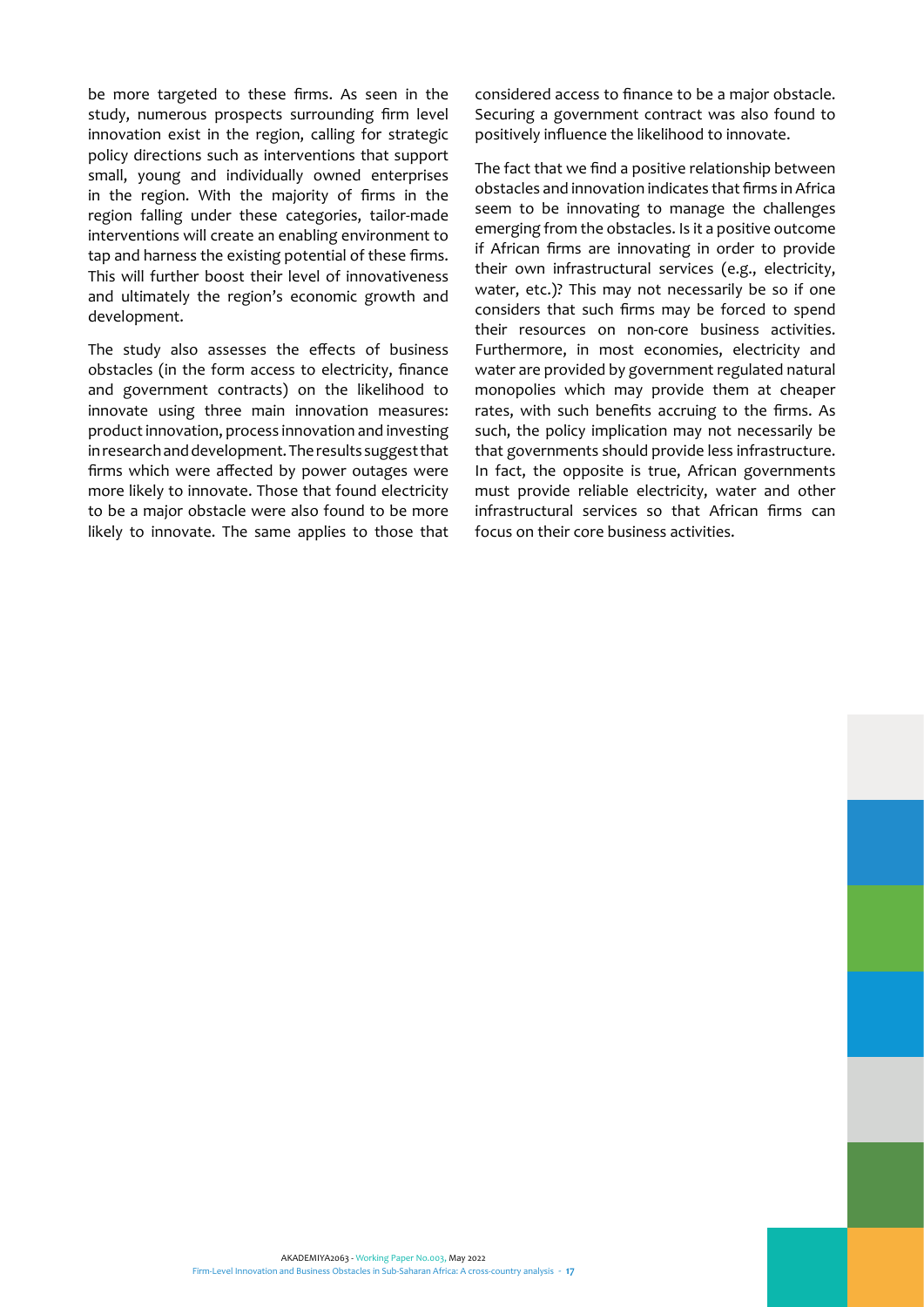#### <span id="page-24-0"></span>**REFERENCES**

Akcigit, U., & Kerr, W. R. (2018). Growth through heterogeneous innovations. Journal of Political Economy, 126(4), 1374-1443.

Almeida, R., & Fernandes, A. M. (2008). Openness and Technological Innovations in Developing Countries: Evidence from Firm-Level Surveys. *The Journal of Development Studies*, *44*(5), 701–727. https://doi. org/10.1080/00220380802009217

Ayalew M. M., Xianzhi, Z., Dinberu, Y. D. and Hailu, D. H. (2020). The Determinants of Firm's Innovation in Africa. Journal of Industry, Competition and Trade 20:527-567

AyyagariM, Demirgüç-Kunt A, Maksimovic V (2011) Firm innovation in emerging markets: the role of finance, governance, and competition. Journal of Financial and Quantitative Analysis 46:1545-1580.

Barasa,L., Knoben,J., Vermeulen,P., Kimuyua,P., & Kinyanjui,B (2016) Institutions, resources and innovation in East Africa: A firm level approach, Research policy 46, 280-291Innovation in Africa. *Journal of Industry, Competition and Trade*, 1–41.

Bloom, N., Van Reenen, J., & Williams, H. (2019). A toolkit of policies to promote innovation. Journal of Economic Perspectives, 33(3), 163-84.

Cirera, X. (2015). Catching up to the technological frontier?: Understanding firm-level innovation and productivity in Kenya. The World Bank.

Dohnert,S., Crespi,G. & Maffioli,A (Eds) (2017) Exploring Firm-Level Innovation and Productivity in Developing Countries :The Perspective of Caribbean Small States.

Fagerberg, J. (2006, ). Innovation, technology and the global knowledge economy: Challenges for future growth. In *Green Roads to Growth" Project and Conference, Copenhagen*.

Fagerberg, J., Srholec, M., & Verspagen, B. (2010). Innovation and economic development. In *Handbook of the Economics of Innovation* (Vol. 2, pp. 833–872). Elsevier.

Fagerberg, J., & Verspagen, B. (2002). Technologygaps, innovation-diffusion and transformation: an evolutionary interpretation. *Research policy*, *31*(8-9), 1291-1304.

González, X., Miles-Touya, D., & Pazó, C. (2016). R&D, worker training and innovation: Firm-level evidence. *Industry and Innovation*, *23*(8), 694–712. https://doi.or g/10.1080/13662716.2016.1206463

Hussen, M. S., & Çokgezen, M. (2020). Analysis of Factors Affecting Firm Innovation: An Empirical Investigation for Ethiopian Firms. *Journal of African Business*, *21*(2), 169–192. https://doi.org/10.1080/15228 916.2019.1625020

https://www.worldbank.org/en/news speech/2017/11/30/innovation-in-africa

Khatiwada,S & Arao,R.M (2020)Human capital and innovation at the firm-level , background paper for the Asian Development Outlook report .

Ledeneva, M., Okhremenko, I., Inshakova, E., & Plaksunova, T. (2020). Industrialization in Sub-Saharan Africa: Challenges and Opportunities. In Supporting Inclusive Growth and Sustainable Development in Africa-Volume I (pp. 67–89). Springer.

Lööf, H. (2009). Multinational enterprises and innovation: firm level evidence on spillover via R&D collaboration. *Journal of evolutionary economics*, *19*(1), 41-71.

Mohan, P., Strobl, E., & Watson, P. (2018). In-firm training, innovation and productivity: The case of Caribbean Small Island Developing States. *Entrepreneurship & Regional Development*, *30*(9–10), 987–1011. https://doi.org/10.1080/08985626.2018.151 5824

O'Brien,K (2016) Is newest always best? Firm-level evidence to challenge a focus on high-capability technological (product or process) innovation, Economics of Innovation and New Technology, 25:8, 747-768.

Regasa, D. G., Diro, B. A., Tadesse, E. D., & Buta, M. N. (2020). Access to financial services and innovation: Firm-level data for Ethiopia. *Innovation and Development*, 1–16. https://doi.org/10.1080/21579 30X.2020.1798070

Simanis, E., & Hart, S. (2011). Innovation from the inside out. *Top 10 Lessons on the New Business of Innovation*, *9*.

Trigo, A. (2013). The Nature of Innovation in R&Dand Non-R&D-Intensive Service Firms: Evidence from Firm-Level Latent Class Analysis. *Industry and Innovation*, *20*(1), 48–68. [https://doi.org/10.1080/136](http://extwprlegs1.fao.org/docs/pdf/Mli192037.pdf) [62716.2013.761380](http://extwprlegs1.fao.org/docs/pdf/Mli192037.pdf)

WBES, 2020, World Bank Enterprise Surveys data [http://www.enterprisesurveys.org](http://bamakonews.net/2019/08/importation-du-lait-le-mali-investit-plus-de-18-milliards-fcfa/)

Younas, M. Z., & Rehman, F. U. (2020). Exploring the nexus between innovation and firm performance: new evidences from manufacturing innovation survey of Pakistan. *Asian Journal of Technology Innovation*, 1-36.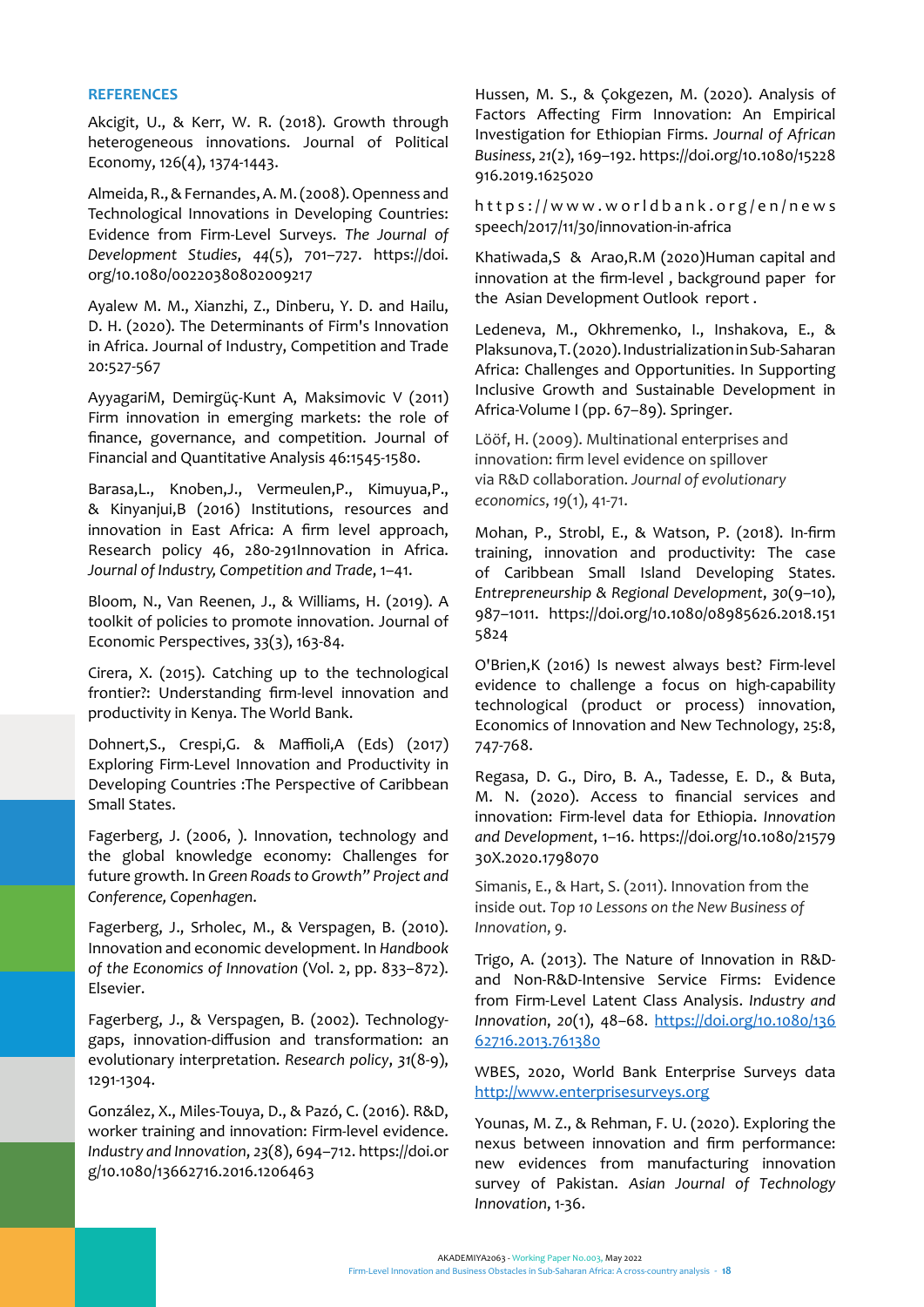|  |  |  | Annex 1a: Likelihood of Innovation when using New Product as the Innovation variable |
|--|--|--|--------------------------------------------------------------------------------------|
|--|--|--|--------------------------------------------------------------------------------------|

| VARIABLES                          | (1)         | (2)         | (3)         | (4)         | (5)         | (6)         | (7)         |
|------------------------------------|-------------|-------------|-------------|-------------|-------------|-------------|-------------|
| Medium                             | 0.000       | $-0.044$    | $-0.039$    | 0.028       | $-0.000$    | 0.071       | 0.022       |
|                                    | (0.044)     | (0.051)     | (0.055)     | (0.044)     | (0.044)     | (0.068)     | (0.044)     |
| Large                              | 0.047       | $-0.039$    | $-0.032$    | 0.080       | 0.049       | $0.194**$   | 0.081       |
|                                    | (0.062)     | (0.069)     | (0.074)     | (0.061)     | (0.061)     | (0.092)     | (0.062)     |
| manageryearofexperience            | $0.004**$   | $0.004**$   | 0.004       | $0.004**$   | $0.005***$  | $0.008***$  | $0.005***$  |
|                                    | (0.002)     | (0.002)     | (0.002)     | (0.002)     | (0.002)     | (0.003)     | (0.002)     |
| qualitycertification               | $0.153**$   | $0.193***$  | 0.129       | $0.175***$  | $0.175***$  | $0.204**$   | $0.175***$  |
|                                    | (0.065)     | (0.074)     | (0.079)     | (0.066)     | (0.066)     | (0.089)     | (0.066)     |
| directexportsdummy                 | $0.161***$  | 0.199***    | $0.232***$  | $0.154***$  | $0.157***$  | $0.194***$  | $0.149**$   |
|                                    | (0.060)     | (0.069)     | (0.075)     | (0.060)     | (0.060)     | (0.081)     | (0.060)     |
| emplattimet_2                      | $0.000**$   | $0.000**$   | $0.000*$    | $0.000**$   | $0.000**$   | 0.000       | $0.000**$   |
|                                    | (0.000)     | (0.000)     | (0.000)     | (0.000)     | (0.000)     | (0.000)     | (0.000)     |
| SOE                                | $-0.250$    | $-0.060$    | $-0.058$    | $-0.286$    | $-0.344*$   | $-0.641*$   | $-0.292$    |
|                                    | (0.189)     | (0.224)     | (0.243)     | (0.188)     | (0.190)     | (0.353)     | (0.189)     |
| Foreignowned                       | 0.017       | 0.031       | 0.010       | 0.005       | 0.026       | $-0.024$    | 0.018       |
|                                    | (0.056)     | (0.064)     | (0.068)     | (0.056)     | (0.056)     | (0.081)     | (0.056)     |
| legallyincorporated                | $-0.018$    | $-0.051$    | $-0.021$    | $-0.015$    | $-0.057$    | $-0.042$    | $-0.027$    |
|                                    | (0.050)     | (0.057)     | (0.062)     | (0.050)     | (0.050)     | (0.071)     | (0.050)     |
| any_power_outages_<br>pastyr       | 0.486***    |             |             |             |             |             |             |
|                                    | (0.054)     |             |             |             |             |             |             |
| number of                          |             | 0.002       |             |             |             |             |             |
| poweroutages1                      |             |             |             |             |             |             |             |
|                                    |             | (0.002)     |             |             |             |             |             |
| power                              |             |             | 0.001       |             |             |             |             |
| outagedurationinhours              |             |             |             |             |             |             |             |
|                                    |             |             | (0.001)     |             |             |             |             |
| electricity_major_obstacle         |             |             |             | $0.241***$  |             |             |             |
|                                    |             |             |             | (0.040)     |             |             |             |
| secured_attempted_gvt_<br>contract |             |             |             |             | 0.319***    |             |             |
|                                    |             |             |             |             | (0.047)     |             |             |
| secured gvt contract               |             |             |             |             |             | 0.052       |             |
|                                    |             |             |             |             |             | (0.065)     |             |
| finance obstacle                   |             |             |             |             |             |             | $0.067*$    |
|                                    |             |             |             |             |             |             | (0.040)     |
| Constant                           | $-0.825***$ | $-0.339***$ | $-0.300***$ | $-0.540***$ | $-0.503***$ | $-0.620***$ | $-0.482***$ |
|                                    | (0.060)     | (0.051)     | (0.053)     | (0.044)     | (0.042)     | (0.065)     | (0.045)     |
| Observations                       | 4,377       | 3,159       | 2,713       | 4,375       | 4,374       | 1,880       | 4,342       |
| Log-Likelihood Full Model          | $-2851$     | $-2130$     | $-1836$     | $-2872$     | $-2866$     | $-1210$     | $-2867$     |
| Chi-square test                    | 139.2       | 38          | 29.10       | 86.63       | 97.27       | 48.45       | 53.63       |
| Pseudo R-squared                   | 0.0238      | 0.00971     | 0.00847     | 0.0161      | 0.0176      | 0.0210      | 0.0104      |

Standard errors in parentheses, \*\*\* p<0.01, \*\* p<0.05, \* p<0.1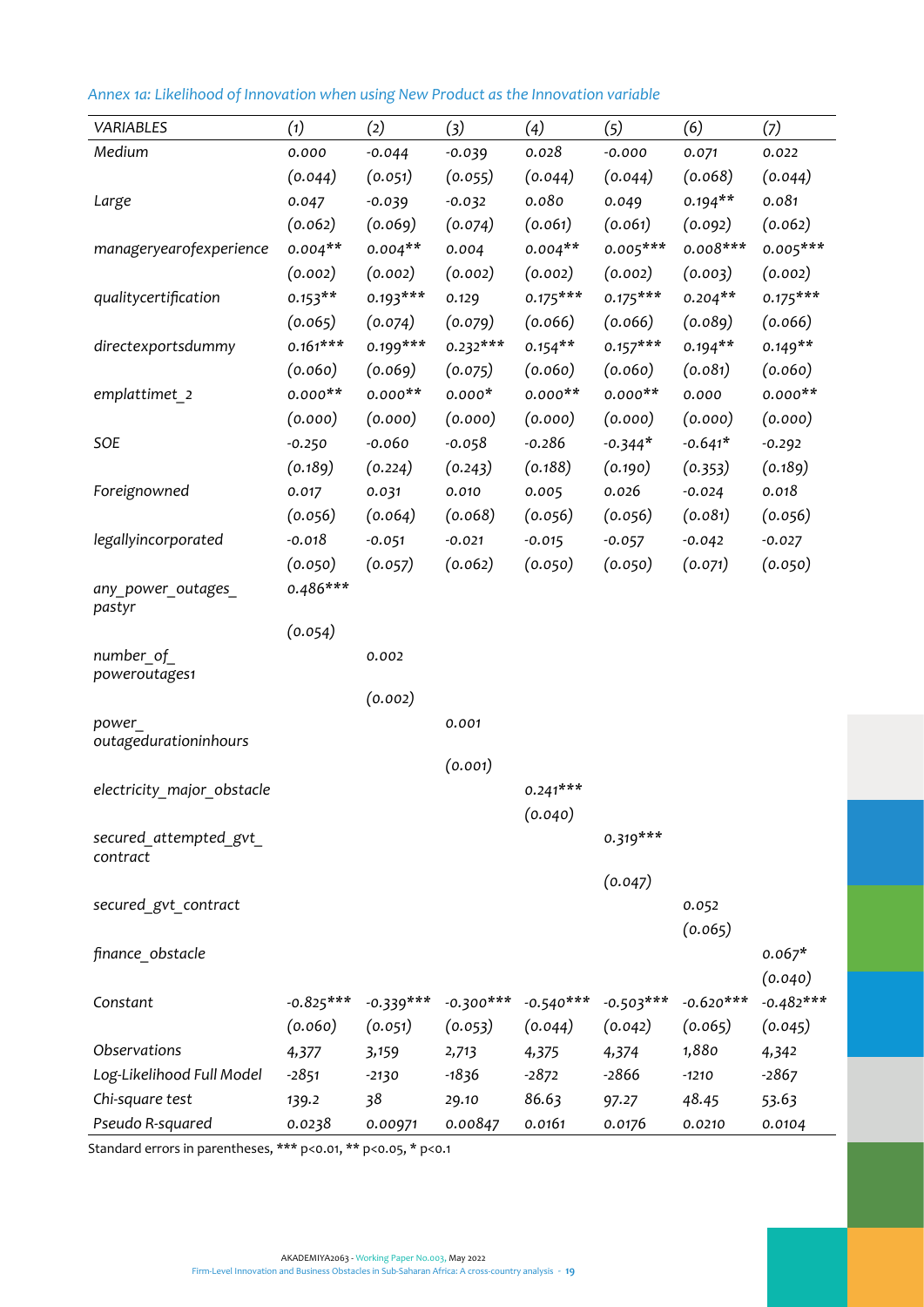| VARIABLES                          | (1)         | (2)         | (3)         | (4)         | (5)         | (6)         | (7)         |
|------------------------------------|-------------|-------------|-------------|-------------|-------------|-------------|-------------|
| Medium                             | $-0.148***$ | $-0.199***$ | $-0.225***$ | $-0.125***$ | $-0.155***$ | $-0.044$    | $-0.121**$  |
|                                    | (0.049)     | (0.056)     | (0.061)     | (0.049)     | (0.049)     | (0.078)     | (0.049)     |
| Large                              | $-0.014$    | $-0.060$    | $-0.086$    | 0.010       | $-0.029$    | 0.055       | 0.025       |
|                                    | (0.065)     | (0.073)     | (0.079)     | (0.065)     | (0.065)     | (0.103)     | (0.066)     |
| manageryearofexperience            | 0.001       | 0.001       | $-0.000$    | 0.001       | 0.002       | 0.005       | 0.002       |
|                                    |             |             |             |             |             |             |             |
|                                    | (0.002)     | (0.002)     | (0.002)     | (0.002)     | (0.002)     | (0.003)     | (0.002)     |
| qualitycertification               | $0.307***$  | 0.336***    | $0.310***$  | $0.321***$  | $0.316***$  | 0.399***    | $0.324***$  |
|                                    | (0.068)     | (0.077)     | (0.082)     | (0.069)     | (0.068)     | (0.093)     | (0.068)     |
| directexportsdummy                 | 0.079       | 0.059       | 0.114       | 0.080       | 0.085       | 0.080       | 0.065       |
|                                    | (0.064)     | (0.073)     | (0.080)     | (0.064)     | (0.064)     | (0.089)     | (0.064)     |
| emplattimet_2                      | $0.000*$    | 0.000       | 0.000       | 0.000       | 0.000       | 0.000       | 0.000       |
|                                    | (0.000)     | (0.000)     | (0.000)     | (0.000)     | (0.000)     | (0.000)     | (0.000)     |
| SOE                                | $-0.381*$   | $-0.307$    | $-0.315$    | $-0.403*$   | $-0.474**$  | $-0.405$    | $-0.420*$   |
|                                    | (0.211)     | (0.259)     | (0.279)     | (0.220)     | (0.217)     | (0.401)     | (0.219)     |
| foreignowned                       | $-0.023$    | $-0.032$    | $-0.016$    | $-0.040$    | $-0.016$    | $-0.211**$  | $-0.020$    |
|                                    | (0.060)     | (0.070)     | (0.074)     | (0.061)     | (0.061)     | (0.095)     | (0.061)     |
| legallyincorporated                | $0.101*$    | $0.139**$   | $0.179***$  | $0.112**$   | 0.073       | $0.274***$  | $0.105***$  |
|                                    | (0.053)     | (0.060)     | (0.065)     | (0.053)     | (0.053)     | (0.077)     | (0.053)     |
| any_power_outages_<br>pastyr       | $0.381***$  |             |             |             |             |             |             |
|                                    | (0.061)     |             |             |             |             |             |             |
| number of                          |             | 0.000       |             |             |             |             |             |
| poweroutages1                      |             |             |             |             |             |             |             |
|                                    |             | (0.002)     |             |             |             |             |             |
| power                              |             |             | 0.001       |             |             |             |             |
| outagedurationinhours              |             |             |             |             |             |             |             |
|                                    |             |             | (0.001)     |             |             |             |             |
| electricity major obstacle         |             |             |             | $0.247***$  |             |             |             |
|                                    |             |             |             | (0.043)     |             |             |             |
| secured_attempted_gvt_<br>contract |             |             |             |             | $0.292***$  |             |             |
|                                    |             |             |             |             | (0.049)     |             |             |
| secured_gvt_contract               |             |             |             |             |             | $-0.011$    |             |
|                                    |             |             |             |             |             | (0.073)     |             |
| finance_obstacle                   |             |             |             |             |             |             | $0.118***$  |
|                                    |             |             |             |             |             |             | (0.043)     |
| Constant                           | $-1.086***$ | $-0.696***$ | -0.673***   | $-0.882***$ | $-0.838***$ | $-1.065***$ | $-0.842***$ |
|                                    | (0.066)     | (0.055)     | (0.057)     | (0.047)     | (0.045)     | (0.073)     | (0.049)     |
|                                    |             |             |             |             |             |             |             |
| Observations                       | 4,373       | 3,155       | 2,706       | 4,370       | 4,370       | 1,881       | 4,338       |
| Log-Likelihood Full Model          | $-2336$     | $-1753$     | $-1511$     | $-2340$     | $-2334$     | $-902.7$    | $-2339$     |
| Chi-square test                    | 102.8       | 49.94       | 50.46       | 87.21       | 90.82       | 56.33       | 63.54       |
| Pseudo R-squared                   | 0.0215      | 0.0151      | 0.0173      | 0.0195      | 0.0198      | 0.0321      | 0.0144      |

Standard errors in parentheses, \*\*\* p<0.01, \*\* p<0.05, \* p<0.1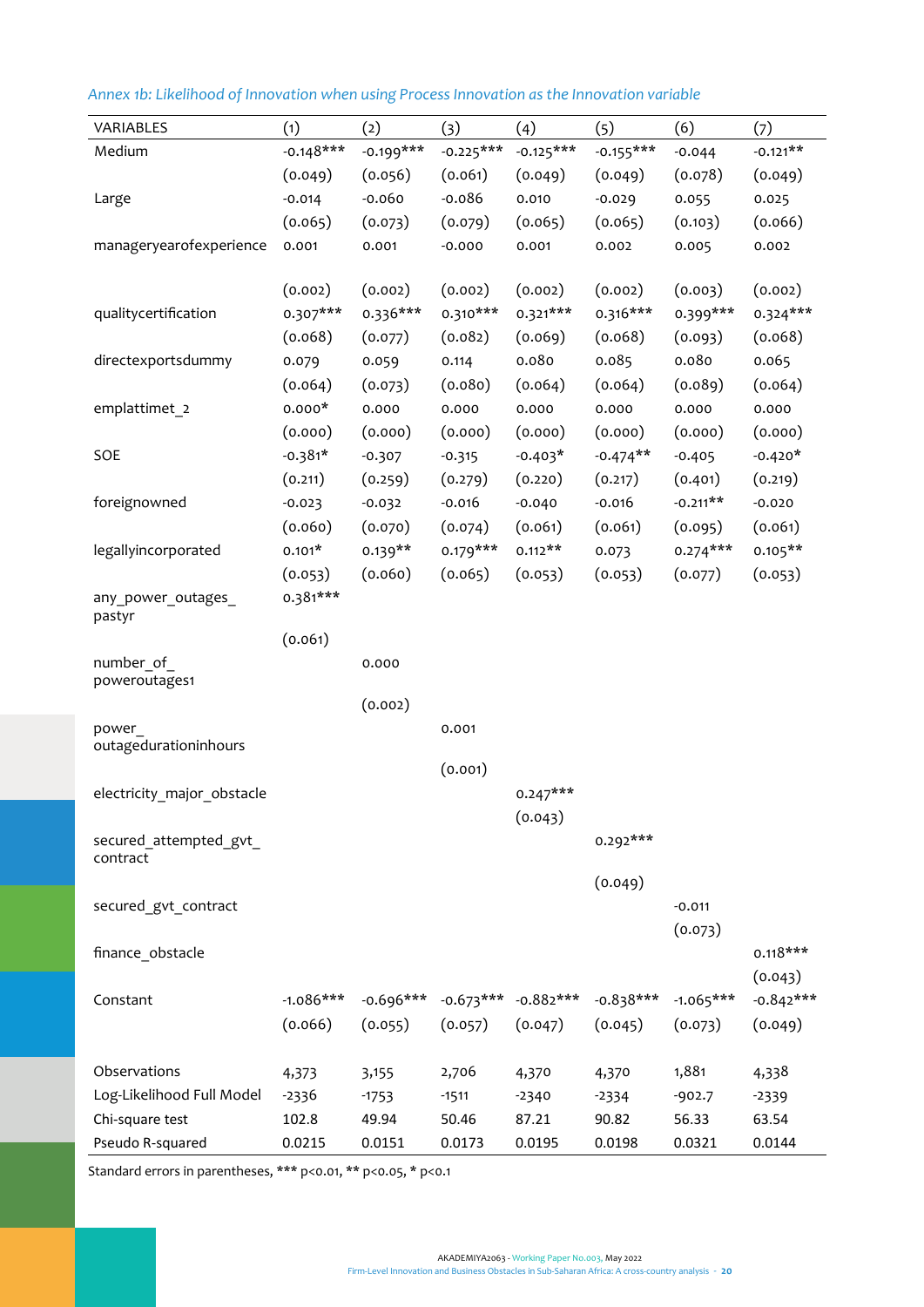|  |  |  | Annex 1c: Likelihood of Innovation when using Research and Development as the Innovation variable |  |
|--|--|--|---------------------------------------------------------------------------------------------------|--|
|--|--|--|---------------------------------------------------------------------------------------------------|--|

| VARIABLES                          | (1)         | (2)         | (3)         | (4)         | (5)         | (6)         | (7)         |
|------------------------------------|-------------|-------------|-------------|-------------|-------------|-------------|-------------|
| medium                             | 0.002       | 0.036       | 0.027       | 0.016       | $-0.006$    | 0.004       | 0.016       |
|                                    | (0.064)     | (0.072)     | (0.078)     | (0.063)     | (0.063)     | (0.085)     | (0.063)     |
| large                              | $0.179**$   | $0.159*$    | $0.195***$  | $0.190**$   | $0.174***$  | $0.185*$    | $0.194***$  |
|                                    | (0.082)     | (0.091)     | (0.099)     | (0.080)     | (0.080)     | (0.106)     | (0.080)     |
| manageryearofexperience            | $-0.000$    | $-0.002$    | $-0.003$    | $-0.000$    | 0.000       | 0.004       | 0.001       |
|                                    | (0.003)     | (0.003)     | (0.003)     | (0.003)     | (0.002)     | (0.003)     | (0.002)     |
| qualitycertification               | $0.538***$  | $0.550***$  | $0.496***$  | $0.567***$  | $0.567***$  | $0.538***$  | $0.559***$  |
|                                    | (0.075)     | (0.086)     | (0.094)     | (0.076)     | (0.077)     | (0.096)     | (0.076)     |
| directexportsdummy                 | 0.116       | $0.175***$  | $0.242**$   | 0.117       | 0.115       | 0.121       | 0.107       |
|                                    | (0.077)     | (0.086)     | (0.094)     | (0.076)     | (0.077)     | (0.094)     | (0.076)     |
| emplattimet_2                      | 0.000       | $0.000*$    | 0.000       | $0.000*$    | $0.000**$   | 0.000       | $0.000*$    |
|                                    | (0.000)     | (0.000)     | (0.000)     | (0.000)     | (0.000)     | (0.000)     | (0.000)     |
| SOE                                | 0.297       | 0.095       | 0.208       | 0.259       | 0.184       | $-0.157$    | 0.255       |
|                                    | (0.210)     | (0.273)     | (0.284)     | (0.212)     | (0.221)     | (0.369)     | (0.214)     |
| foreignowned                       | $-0.073$    | $-0.138$    | $-0.206**$  | $-0.086$    | $-0.069$    | $-0.044$    | $-0.080$    |
|                                    | (0.074)     | (0.086)     | (0.093)     | (0.075)     | (0.075)     | (0.097)     | (0.074)     |
| legallyincorporated                | $0.147**$   | $0.173***$  | $0.223***$  | $0.152**$   | 0.103       | 0.125       | $0.136**$   |
|                                    | (0.063)     | (0.072)     | (0.077)     | (0.063)     | (0.064)     | (0.082)     | (0.063)     |
| any_power_outages_<br>pastyr       | $0.303***$  |             |             |             |             |             |             |
|                                    | (0.078)     |             |             |             |             |             |             |
| number_of_<br>poweroutages1        |             | 0.002       |             |             |             |             |             |
|                                    |             | (0.002)     |             |             |             |             |             |
| power                              |             |             | $-0.004$    |             |             |             |             |
| outagedurationinhours              |             |             |             |             |             |             |             |
|                                    |             |             | (0.003)     |             |             |             |             |
| electricity_major_obstacle         |             |             |             | 0.196***    |             |             |             |
|                                    |             |             |             | (0.056)     |             |             |             |
| secured_attempted_gvt_<br>contract |             |             |             |             | $0.374***$  |             |             |
|                                    |             |             |             |             | (0.063)     |             |             |
| secured_gvt_contract               |             |             |             |             |             | 0.206***    |             |
|                                    |             |             |             |             |             | (0.077)     |             |
| finance_obstacle                   |             |             |             |             |             |             | 0.036       |
|                                    |             |             |             |             |             |             | (0.056)     |
| Constant                           | $-1.497***$ | $-1.206***$ | $-1.133***$ | $-1.333***$ | $-1.333***$ | $-1.359***$ | $-1.269***$ |
|                                    | (0.085)     | (0.069)     | (0.078)     | (0.060)     | (0.058)     | (0.080)     | (0.062)     |
| Observations                       | 3,393       | 2,490       | 2,116       | 3,389       | 3,392       | 1,876       | 3,365       |
| Log-Likelihood Full Model          | $-1336$     | $-1032$     | $-875.4$    | $-1339$     | $-1325$     | $-764.8$    | $-1341$     |
| Chi-square test                    | 129.7       | 97.02       | 89.27       | 132.9       | 156.4       | 74.35       | 118.7       |
| Pseudo R-squared                   | 0.0463      | 0.0425      | 0.0478      | 0.0451      | 0.0530      | 0.0452      | 0.0407      |

Standard errors in parentheses, \*\*\* p<0.01, \*\* p<0.05, \* p<0.1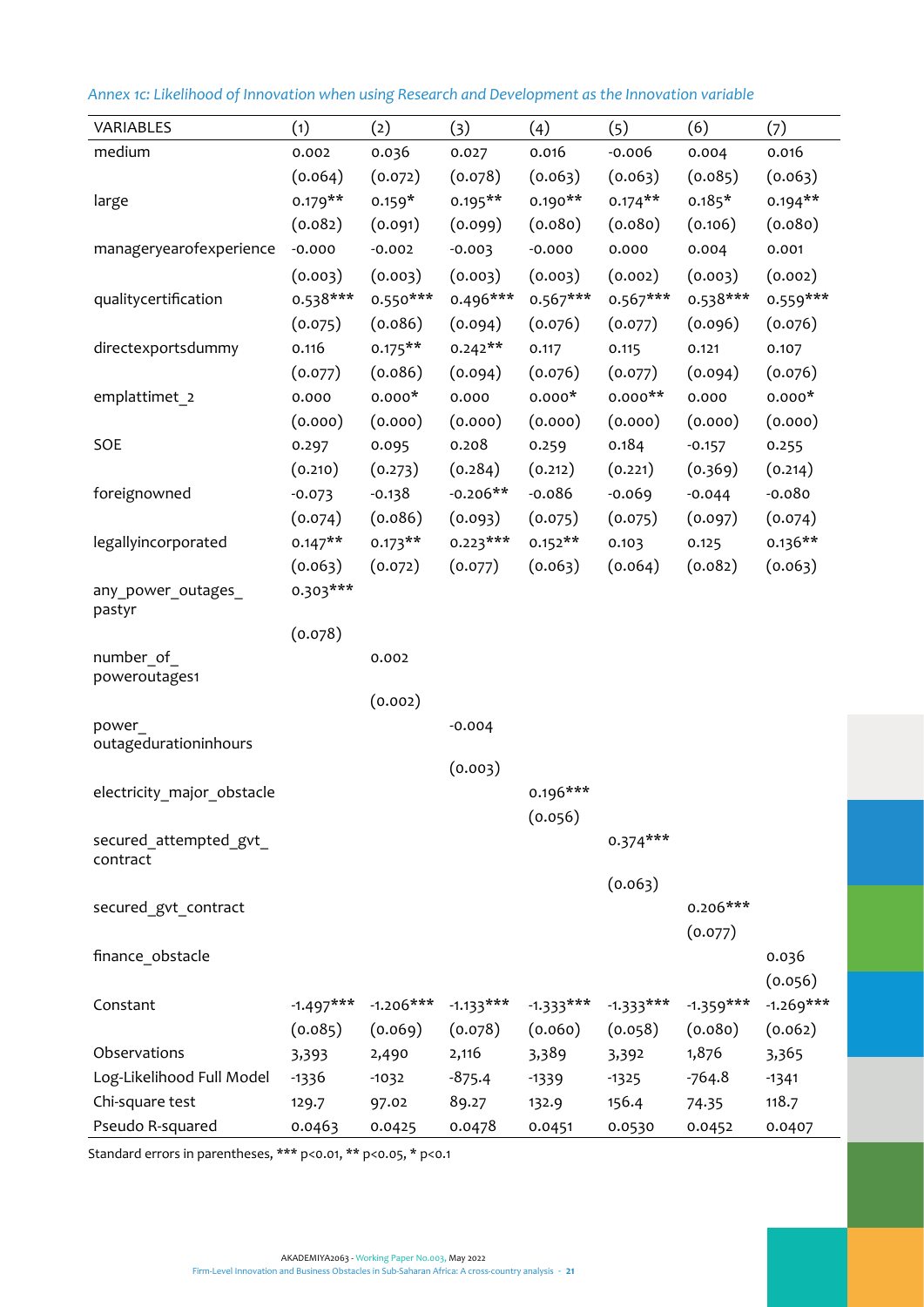AKADEMIYA2063 - Working Paper No.003, May 2022 Firm-Level Innovation and Business Obstacles in Sub-Saharan Africa: A cross-country analysis - **22**